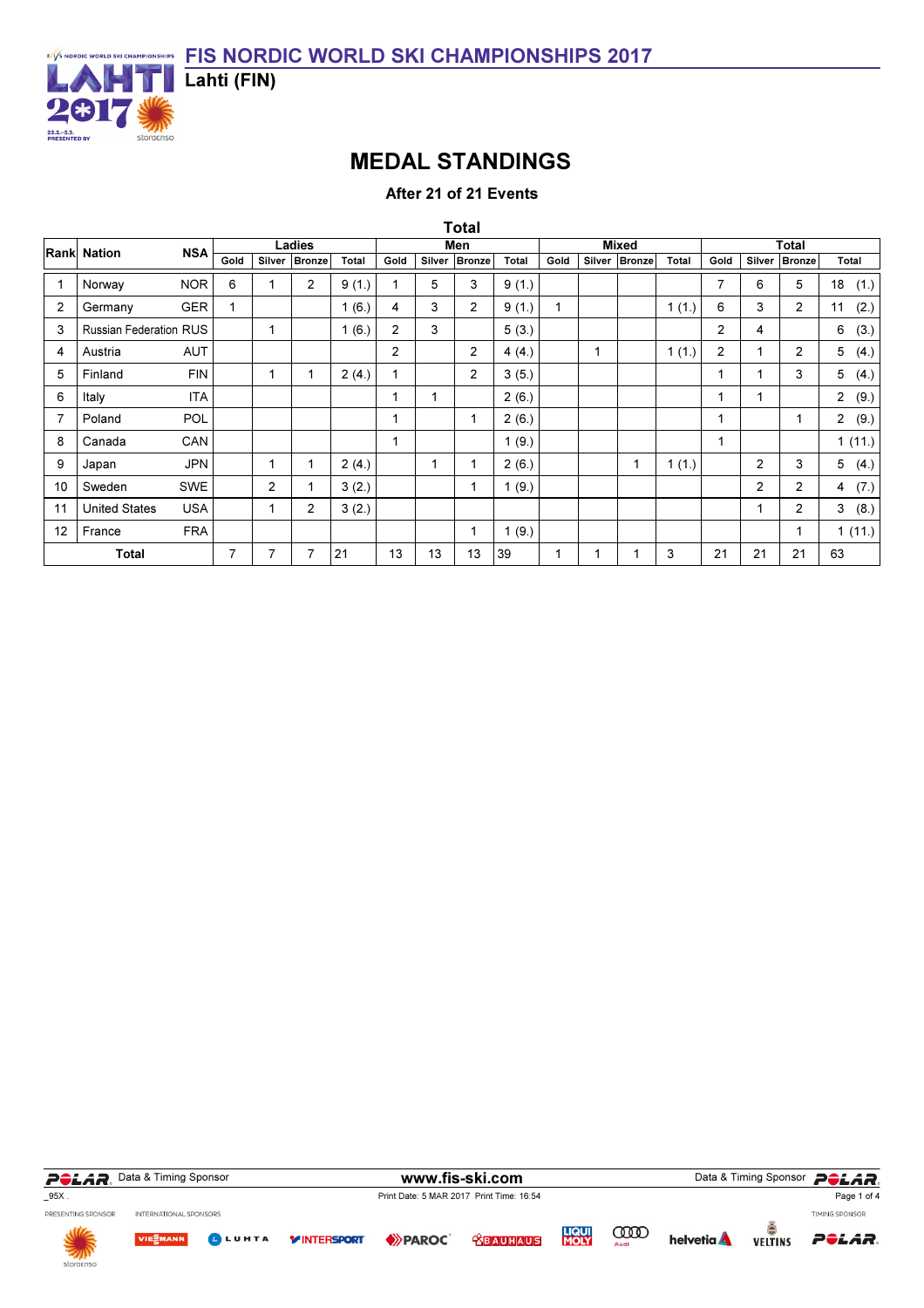

## MEDAL STANDINGS

After 12 of 12 Events

Cross Country

| Rank | <b>Nation</b>             | <b>NSA</b> |      |                | Ladies         |           |      |                | Men            |                        |                          |        | <b>Total</b>   |                |      |
|------|---------------------------|------------|------|----------------|----------------|-----------|------|----------------|----------------|------------------------|--------------------------|--------|----------------|----------------|------|
|      |                           |            | Gold | Silver         | <b>Bronze</b>  | Total     | Gold | Silver         | <b>Bronze</b>  | Total                  | Gold                     | Silver | <b>Bronze</b>  | Total          |      |
|      | Norway                    | <b>NOR</b> | 6    |                | $\overline{c}$ | (1.)<br>9 |      | $\overline{2}$ | 3              | 6 (<br>.               | $\overline{\phantom{a}}$ | 3      | 5              | 15             | (1.) |
| 2    | <b>Russian Federation</b> | <b>RUS</b> |      |                |                | (5.)      | 2    | 3              |                | 5<br>(2.)              | 2                        | 4      |                | 6              | (2.) |
| 3    | Finland                   | <b>FIN</b> |      |                |                | 2<br>(4.) |      |                | $\overline{2}$ | 3(3)                   |                          |        | 3              | 5              | (3.) |
| 4    | Italy                     | <b>ITA</b> |      |                |                |           |      |                |                | $\overline{2}$<br>(4.) |                          |        |                | $\overline{2}$ | (6.) |
| 5    | Canada                    | <b>CAN</b> |      |                |                |           |      |                |                | (5.)                   |                          |        |                |                | (7.) |
| 6    | Sweden                    | <b>SWE</b> |      | $\overline{2}$ |                | (2.)<br>3 |      |                |                | (5.)                   |                          | 2      | $\overline{2}$ | 4              | (4.) |
| ⇁    | <b>United States</b>      | <b>USA</b> |      |                | $\overline{2}$ | (2.)<br>3 |      |                |                |                        |                          |        | 2              | 3              | (5.) |
|      | <b>Total</b>              |            | 6    | 6              | 6              | 18        | 6    | 6              | 6              | 18                     | 12                       | 12     | 12             | 36             |      |

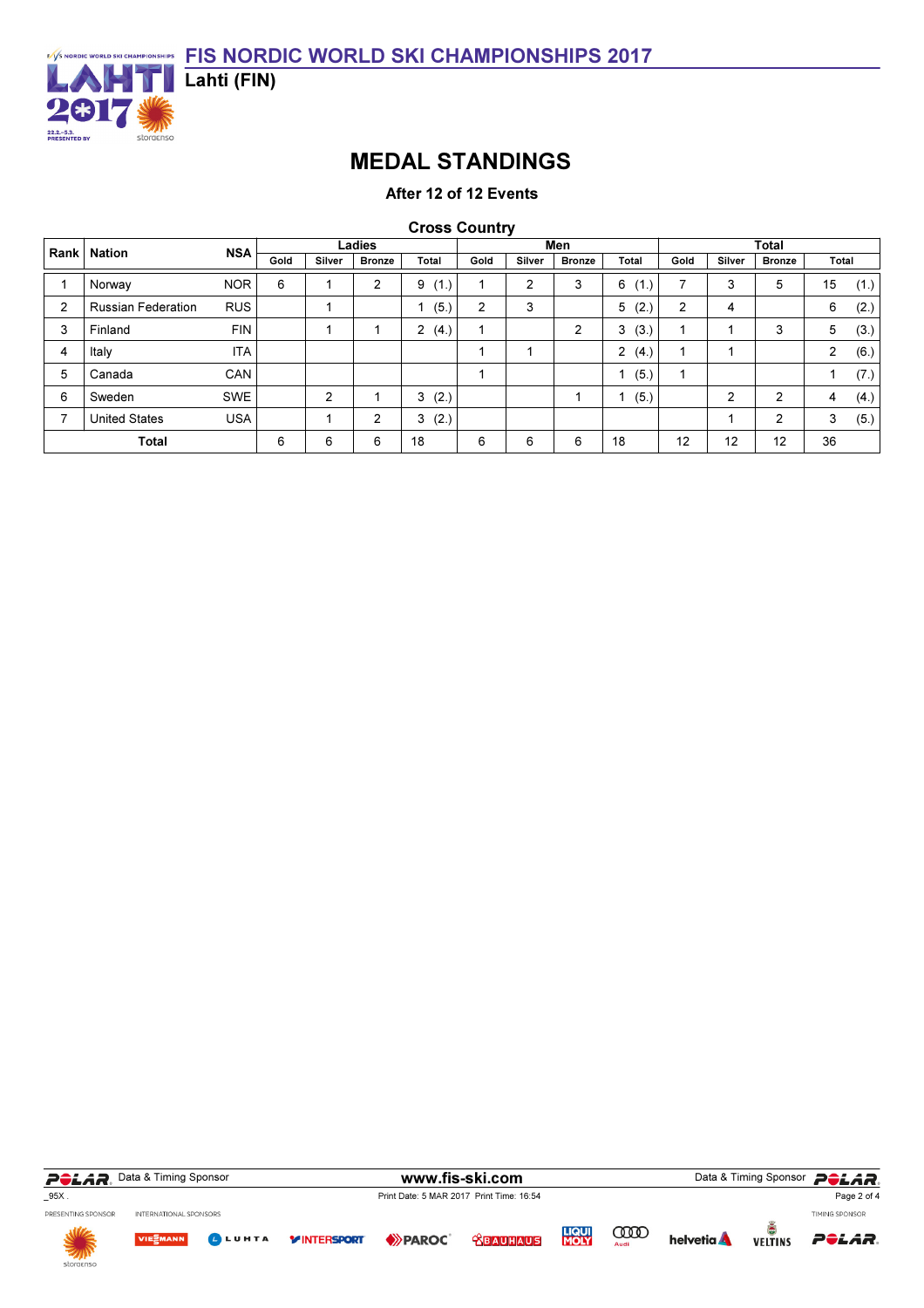

## MEDAL STANDINGS

After 5 of 5 Events

Ski Jumping

|   | Rank Nation  | <b>NSA</b> |      | Ladies          |              |                |   | Men             |       |      | <b>Mixed</b>    |       | <b>Total</b> |   |                 |           |
|---|--------------|------------|------|-----------------|--------------|----------------|---|-----------------|-------|------|-----------------|-------|--------------|---|-----------------|-----------|
|   |              |            | Gold | Silver   Bronze | <b>Total</b> | Gold           |   | Silver   Bronze | Total | Gold | Silver   Bronze | Total | Gold         |   | Silver   Bronze | Total     |
|   | Germany      | GER        |      |                 | (2.)         |                | ົ |                 | 3(1.) |      |                 | (1.)  | 2            | ົ |                 | (1.)<br>5 |
| 2 | Austria      | <b>AUT</b> |      |                 |              | 2              |   |                 | 3(1.) |      |                 | (1.)  | 2            |   |                 | (2.)<br>4 |
| 3 | Poland       | <b>POL</b> |      |                 |              |                |   |                 | 2(3.) |      |                 |       |              |   |                 | (4.)<br>2 |
|   | Japan        | <b>JPN</b> |      |                 | 2(1.)        |                |   |                 |       |      |                 | 1(1)  |              |   | 2               | (3.)<br>3 |
| 5 | Norway       | <b>NOR</b> |      |                 |              |                |   |                 | (4.)  |      |                 |       |              |   |                 | (5.)      |
|   | <b>Total</b> |            |      |                 | ິ            | <u>。</u><br>л. | ◠ | 3               | 9     |      |                 | 3     | 5            | 5 | 5               | 15        |

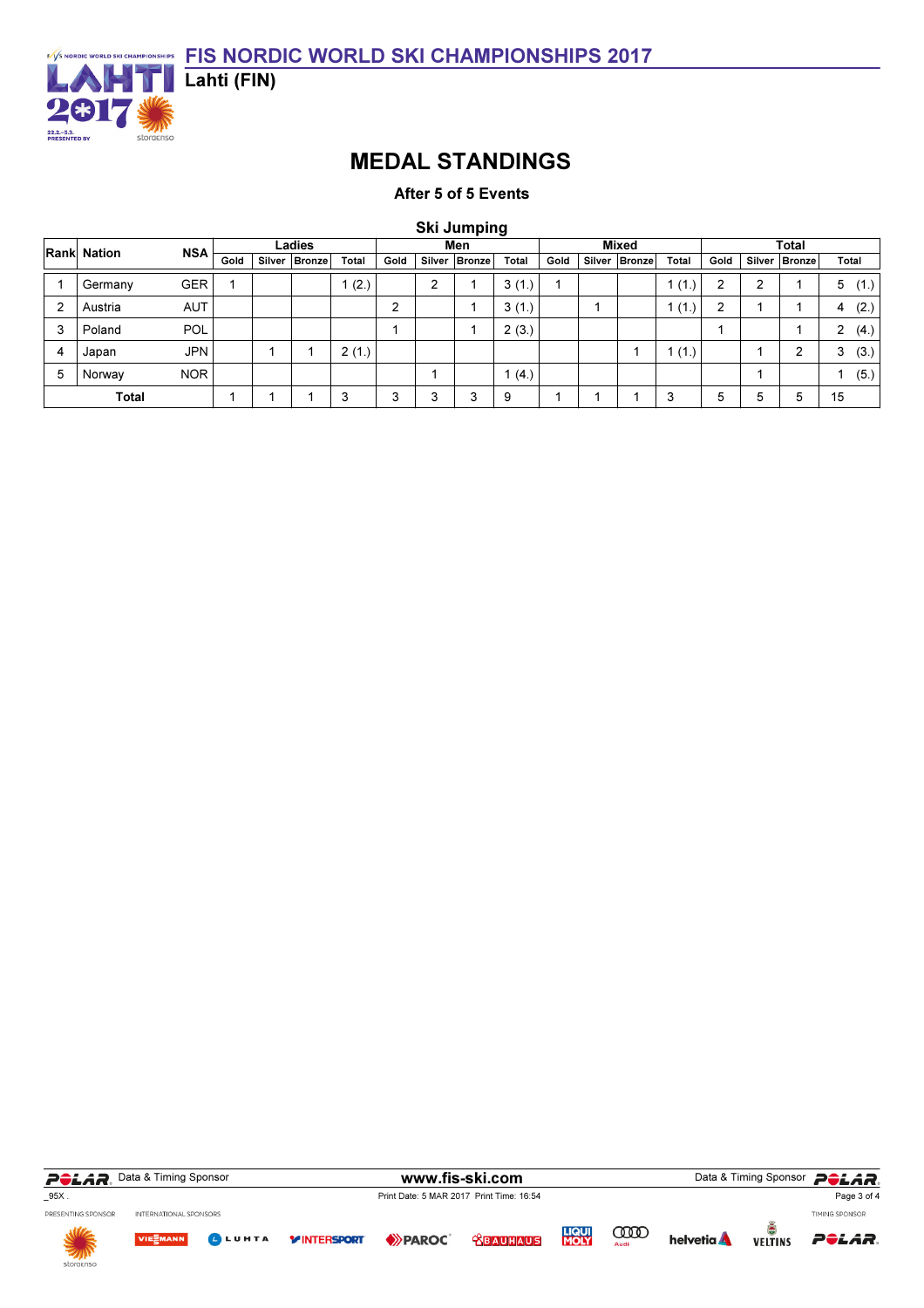

## MEDAL STANDINGS

### After 4 of 4 Events

#### Nordic Combined

| Rank | <b>Nation</b> | <b>NSA</b> | <b>Total</b> |        |               |           |  |  |  |  |
|------|---------------|------------|--------------|--------|---------------|-----------|--|--|--|--|
|      |               |            | Gold         | Silver | <b>Bronze</b> | Total     |  |  |  |  |
|      | Germany       | <b>GER</b> |              |        |               | (1.)<br>6 |  |  |  |  |
|      | Norway        | <b>NOR</b> |              |        |               | (2.)      |  |  |  |  |
|      | Japan         | <b>JPN</b> |              |        |               | (2.)      |  |  |  |  |
|      | Austria       | <b>AUT</b> |              |        |               | (4.)      |  |  |  |  |
|      | France        | <b>FRA</b> |              |        |               | (4.)      |  |  |  |  |
|      | <b>Total</b>  |            |              |        | 12            |           |  |  |  |  |

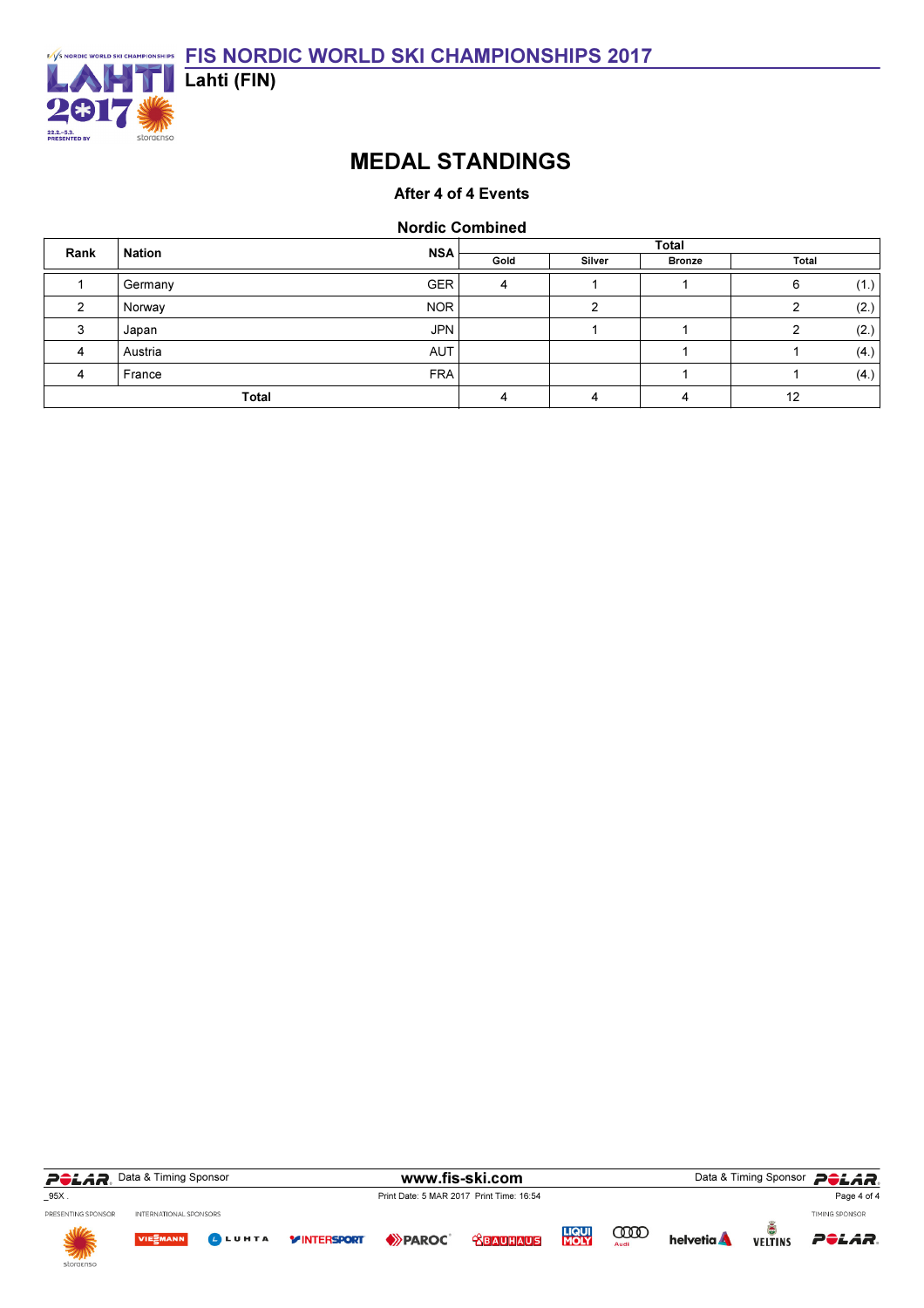

# MEDALLISTS BY EVENT

After 21 of 21 Events

| Event                           | Date       | Medal         | Name                          | <b>NSA</b> |
|---------------------------------|------------|---------------|-------------------------------|------------|
| Ladies' Sprint (F)              | 23.02.2017 | <b>GOLD</b>   | FALLA Maiken Caspersen        | <b>NOR</b> |
|                                 |            | <b>SILVER</b> | <b>DIGGINS Jessica</b>        | <b>USA</b> |
|                                 |            | <b>BRONZE</b> | RANDALL Kikkan                | <b>USA</b> |
| Men's Sprint (F)                | 23.02.2017 | GOLD          | PELLEGRINO Federico           | <b>ITA</b> |
|                                 |            | <b>SILVER</b> | <b>USTIUGOV Sergey</b>        | <b>RUS</b> |
|                                 |            | <b>BRONZE</b> | KLAEBO Johannes Hoesflot      | <b>NOR</b> |
| Gundersen HS100 / 10km          | 24.02.2017 | GOLD          | <b>RYDZEK Johannes</b>        | GER        |
|                                 |            | <b>SILVER</b> | <b>FRENZEL Eric</b>           | GER        |
|                                 |            | <b>BRONZE</b> | KIRCHEISEN Bjoern             | <b>GER</b> |
| Ladies' Individual HS100        | 24.02.2017 | GOLD          | VOGT Carina                   | <b>GER</b> |
|                                 |            | <b>SILVER</b> | <b>ITO Yuki</b>               | <b>JPN</b> |
|                                 |            | <b>BRONZE</b> | <b>TAKANASHI Sara</b>         | <b>JPN</b> |
| Ladies' Skiathlon 7.5km + 7.5km | 25.02.2017 | GOLD          | <b>BJOERGEN Marit</b>         | <b>NOR</b> |
|                                 |            |               |                               |            |
|                                 |            | <b>SILVER</b> | PARMAKOSKI Krista             | <b>FIN</b> |
|                                 |            | <b>BRONZE</b> | <b>KALLA Charlotte</b>        | SWE        |
| Men's Skiathlon 15km + 15km     | 25.02.2017 | GOLD          | USTIUGOV Sergey               | RUS        |
|                                 |            | <b>SILVER</b> | <b>SUNDBY Martin Johnsrud</b> | <b>NOR</b> |
|                                 |            | <b>BRONZE</b> | <b>KROGH Finn Haagen</b>      | <b>NOR</b> |
| Men's Individual HS100          | 25.02.2017 | GOLD          | <b>KRAFT Stefan</b>           | <b>AUT</b> |
|                                 |            | <b>SILVER</b> | <b>WELLINGER Andreas</b>      | GER        |
|                                 |            | <b>BRONZE</b> | <b>EISENBICHLER Markus</b>    | GER        |
| Ladies' Team Sprint (C)         | 26.02.2017 | GOLD          | <b>NORWAY</b>                 | <b>NOR</b> |
|                                 |            |               | <b>WENG Heidi</b>             | <b>NOR</b> |
|                                 |            |               | FALLA Maiken Caspersen        | <b>NOR</b> |
|                                 |            | <b>SILVER</b> | <b>RUSSIAN FEDERATION</b>     | <b>RUS</b> |
|                                 |            |               | <b>BELORUKOVA Yulia</b>       | <b>RUS</b> |
|                                 |            |               | <b>MATVEEVA Natalia</b>       | <b>RUS</b> |
|                                 |            | <b>BRONZE</b> | UNITED STATES OF AMERICA      | <b>USA</b> |
|                                 |            |               | <b>BJORNSEN Sadie</b>         | <b>USA</b> |
|                                 |            |               | <b>DIGGINS Jessica</b>        | <b>USA</b> |
| Men's Team Sprint (C)           | 26.02.2017 | <b>GOLD</b>   | <b>RUSSIAN FEDERATION</b>     | <b>RUS</b> |
|                                 |            |               | <b>KRIUKOV Nikita</b>         | <b>RUS</b> |
|                                 |            |               | <b>USTIUGOV Sergey</b>        | <b>RUS</b> |
|                                 |            | <b>SILVER</b> | <b>ITALY</b>                  | ITA        |
|                                 |            |               | <b>NOECKLER Dietmar</b>       | <b>ITA</b> |
|                                 |            |               | PELLEGRINO Federico           | <b>ITA</b> |
|                                 |            | <b>BRONZE</b> | <b>FINLAND</b>                | <b>FIN</b> |
|                                 |            |               | <b>JAUHOJAERVI Sami</b>       | <b>FIN</b> |
|                                 |            |               | NISKANEN livo                 | <b>FIN</b> |
| Team HS100 / 4x 5km             | 26.02.2017 | GOLD          | <b>GERMANY</b>                | <b>GER</b> |
|                                 |            |               | KIRCHEISEN Bjoern             | GER        |
|                                 |            |               | <b>FRENZEL Eric</b>           | <b>GER</b> |
|                                 |            |               |                               |            |
|                                 |            |               | RIESSLE Fabian                | GER        |
|                                 |            |               | RYDZEK Johannes               | <b>GER</b> |
|                                 |            | <b>SILVER</b> | <b>NORWAY</b>                 | <b>NOR</b> |
|                                 |            |               | <b>MOAN Magnus Hovdal</b>     | <b>NOR</b> |
|                                 |            |               | <b>KOKSLIEN Mikko</b>         | <b>NOR</b> |
|                                 |            |               | <b>KROG Magnus</b>            | <b>NOR</b> |
|                                 |            |               | <b>GRAABAK Joergen</b>        | <b>NOR</b> |
|                                 |            | <b>BRONZE</b> | <b>AUSTRIA</b>                | AUT        |
|                                 |            |               | <b>GRUBER Bernhard</b>        | AUT        |
|                                 |            |               | <b>SEIDL Mario</b>            | AUT        |
|                                 |            |               | <b>ORTER Philipp</b>          | AUT        |
|                                 |            |               | <b>GERSTGRASER Paul</b>       | AUT        |

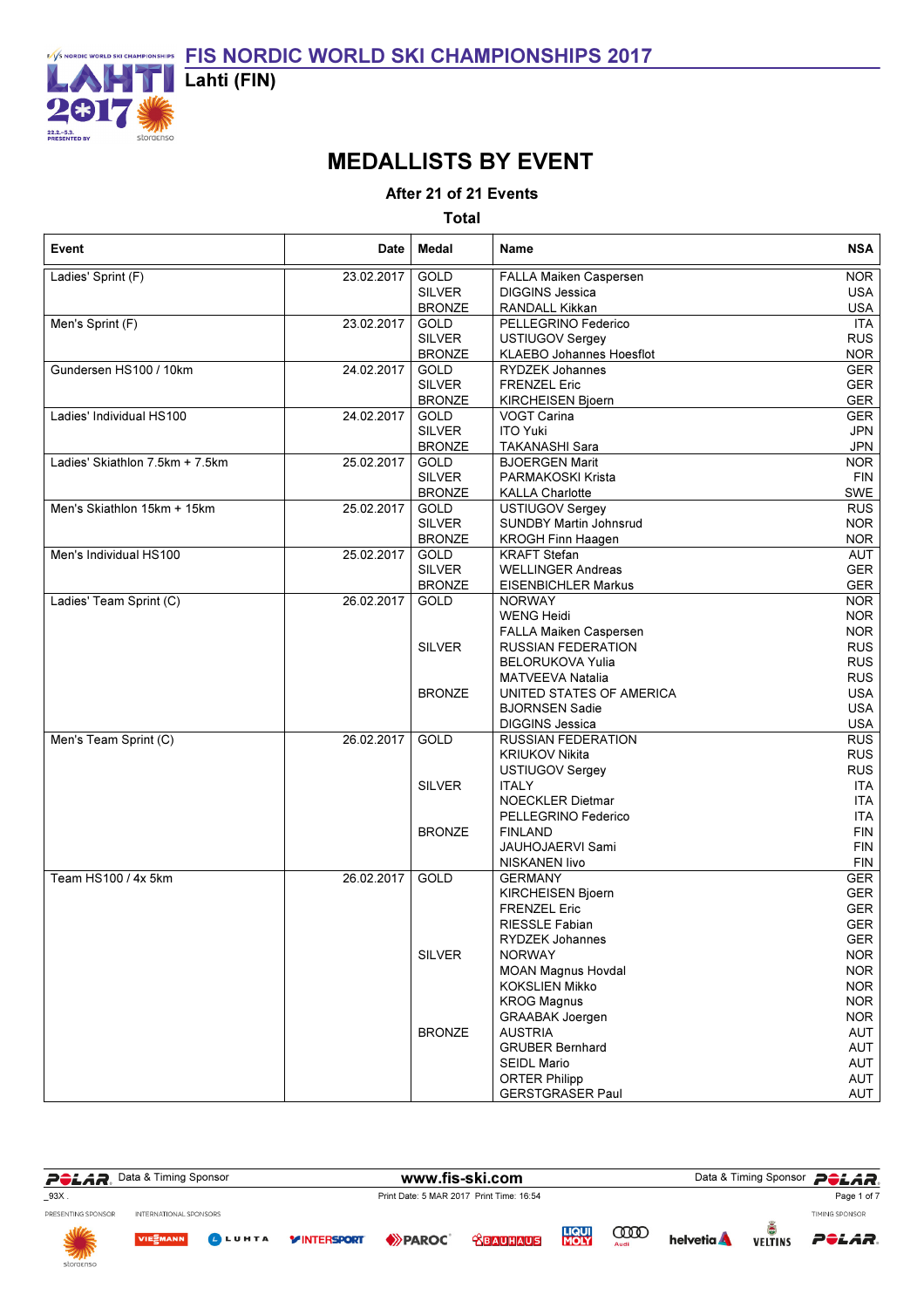

# MEDALLISTS BY EVENT

| Event                       | Date       | Medal                        | Name                                   | <b>NSA</b>               |
|-----------------------------|------------|------------------------------|----------------------------------------|--------------------------|
| Mixed Team HS100            | 26.02.2017 | GOLD                         | <b>GERMANY</b><br>VOGT Carina          | GER<br><b>GER</b>        |
|                             |            |                              | <b>EISENBICHLER Markus</b>             | GER                      |
|                             |            |                              | <b>WUERTH Svenja</b>                   | <b>GER</b>               |
|                             |            |                              | <b>WELLINGER Andreas</b>               | GER                      |
|                             |            | <b>SILVER</b>                | <b>AUSTRIA</b>                         | AUT                      |
|                             |            |                              | <b>IRASCHKO Daniela</b>                | AUT                      |
|                             |            |                              | <b>HAYBOECK Michael</b>                | AUT                      |
|                             |            |                              | SEIFRIEDSBERGER Jacqueline             | AUT                      |
|                             |            |                              | <b>KRAFT Stefan</b>                    | AUT                      |
|                             |            | <b>BRONZE</b>                | <b>JAPAN</b>                           | <b>JPN</b>               |
|                             |            |                              | TAKANASHI Sara                         | <b>JPN</b>               |
|                             |            |                              | TAKEUCHI Taku                          | <b>JPN</b>               |
|                             |            |                              | <b>ITO Yuki</b>                        | <b>JPN</b>               |
|                             |            |                              | <b>ITO Daiki</b>                       | <b>JPN</b>               |
| Ladies' Individual 10km (C) | 28.02.2017 | <b>GOLD</b>                  | <b>BJOERGEN Marit</b>                  | <b>NOR</b>               |
|                             |            | <b>SILVER</b>                | <b>KALLA Charlotte</b>                 | <b>SWE</b>               |
|                             |            | <b>BRONZE</b>                | JACOBSEN Astrid Uhrenholdt             | <b>NOR</b>               |
| Men's Individual 15km (C)   | 01.03.2017 | <b>GOLD</b>                  | NISKANEN livo                          | FIN                      |
|                             |            | <b>SILVER</b>                | <b>SUNDBY Martin Johnsrud</b>          | <b>NOR</b>               |
|                             |            | <b>BRONZE</b>                | <b>DYRHAUG Niklas</b>                  | <b>NOR</b>               |
| Gundersen HS130 / 10km      | 01.03.2017 | GOLD                         | <b>RYDZEK Johannes</b>                 | <b>GER</b>               |
|                             |            | <b>SILVER</b>                | <b>WATABE Akito</b>                    | <b>JPN</b>               |
|                             | 02.03.2017 | <b>BRONZE</b><br><b>GOLD</b> | <b>BRAUD Francois</b><br><b>NORWAY</b> | <b>FRA</b><br><b>NOR</b> |
| Ladies' Relay 4x 5km        |            |                              |                                        |                          |
|                             |            |                              | FALLA Maiken Caspersen<br>WENG Heidi   | <b>NOR</b><br><b>NOR</b> |
|                             |            |                              | JACOBSEN Astrid Uhrenholdt             | <b>NOR</b>               |
|                             |            |                              | <b>BJOERGEN Marit</b>                  | <b>NOR</b>               |
|                             |            | <b>SILVER</b>                | <b>SWEDEN</b>                          | SWE                      |
|                             |            |                              | HAAG Anna                              | SWE                      |
|                             |            |                              | <b>KALLA Charlotte</b>                 | SWE                      |
|                             |            |                              | ANDERSSON Ebba                         | SWE                      |
|                             |            |                              | <b>NILSSON Stina</b>                   | SWE                      |
|                             |            | <b>BRONZE</b>                | <b>FINLAND</b>                         | <b>FIN</b>               |
|                             |            |                              | SAARINEN Aino-Kaisa                    | <b>FIN</b>               |
|                             |            |                              | NISKANEN Kerttu                        | <b>FIN</b>               |
|                             |            |                              | <b>MONONEN Laura</b>                   | <b>FIN</b>               |
|                             |            |                              | PARMAKOSKI Krista                      | <b>FIN</b>               |
| Men's Individual HS130      | 02.03.2017 | GOLD                         | <b>KRAFT</b> Stefan                    | AUT                      |
|                             |            | <b>SILVER</b>                | <b>WELLINGER Andreas</b>               | <b>GER</b>               |
|                             |            | <b>BRONZE</b>                | <b>ZYLA Piotr</b>                      | <b>POL</b>               |
| Men's Relay 4x 10km         | 03.03.2017 | GOLD                         | <b>NORWAY</b>                          | <b>NOR</b>               |
|                             |            |                              | <b>TOENSETH Didrik</b>                 | <b>NOR</b>               |
|                             |            |                              | <b>DYRHAUG Niklas</b>                  | <b>NOR</b>               |
|                             |            |                              | <b>SUNDBY Martin Johnsrud</b>          | <b>NOR</b>               |
|                             |            |                              | <b>KROGH Finn Haagen</b>               | <b>NOR</b>               |
|                             |            | <b>SILVER</b>                | RUSSIAN FEDERATION                     | <b>RUS</b>               |
|                             |            |                              | <b>LARKOV Andrey</b>                   | <b>RUS</b>               |
|                             |            |                              | BESSMERTNYKH Alexander                 | <b>RUS</b>               |
|                             |            |                              | <b>CHERVOTKIN Alexey</b>               | <b>RUS</b>               |
|                             |            |                              | <b>USTIUGOV Sergey</b>                 | <b>RUS</b>               |
|                             |            | <b>BRONZE</b>                | SWEDEN                                 | SWE                      |
|                             |            |                              | RICKARDSSON Daniel                     | SWE                      |
|                             |            |                              | OLSSON Johan                           | SWE                      |
|                             |            |                              | <b>HELLNER Marcus</b>                  | SWE                      |
|                             |            |                              | HALFVARSSON Calle                      | <b>SWE</b>               |

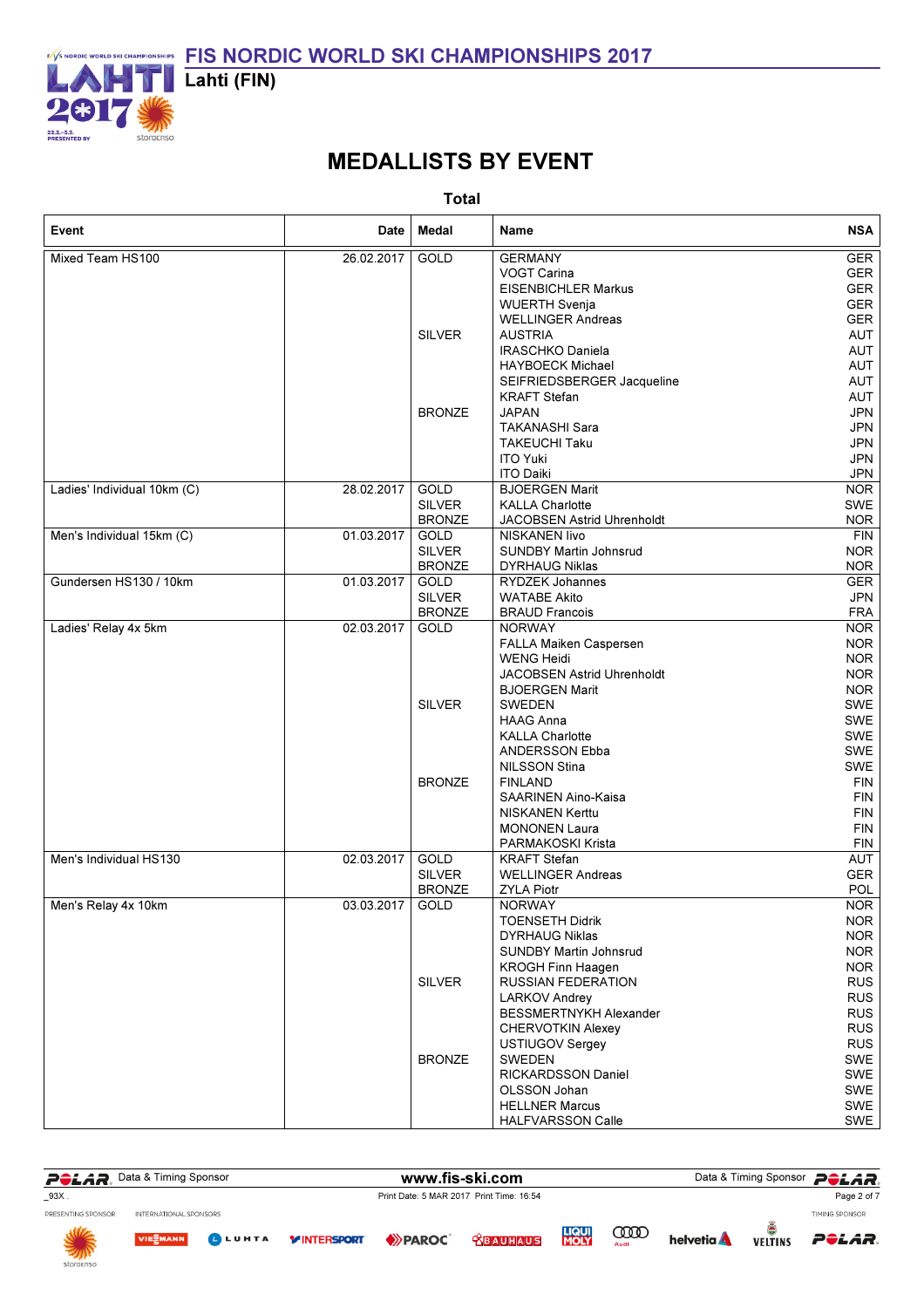

# MEDALLISTS BY EVENT

Total

| Event                        | Date       | Medal         | Name                        | <b>NSA</b> |
|------------------------------|------------|---------------|-----------------------------|------------|
| Team Sprint HS130 / 2x 7.5km | 03.03.2017 | GOLD          | <b>GERMANY</b>              | <b>GER</b> |
|                              |            |               | <b>FRENZEL Eric</b>         | <b>GER</b> |
|                              |            |               | <b>RYDZEK Johannes</b>      | <b>GER</b> |
|                              |            | <b>SILVER</b> | <b>NORWAY</b>               | <b>NOR</b> |
|                              |            |               | <b>MOAN Magnus Hovdal</b>   | <b>NOR</b> |
|                              |            |               | <b>KROG Magnus</b>          | <b>NOR</b> |
|                              |            | <b>BRONZE</b> | <b>JAPAN</b>                | <b>JPN</b> |
|                              |            |               | <b>WATABE Yoshito</b>       | <b>JPN</b> |
|                              |            |               | <b>WATABE Akito</b>         | <b>JPN</b> |
| Ladies' 30km (F)             | 04.03.2017 | <b>GOLD</b>   | <b>BJOERGEN Marit</b>       | <b>NOR</b> |
|                              |            | <b>SILVER</b> | <b>WENG Heidi</b>           | NOR.       |
|                              |            | <b>BRONZE</b> | JACOBSEN Astrid Uhrenholdt  | <b>NOR</b> |
| Men's Team HS130             | 04.03.2017 | <b>GOLD</b>   | <b>POLAND</b>               | <b>POL</b> |
|                              |            |               | <b>ZYLA Piotr</b>           | <b>POL</b> |
|                              |            |               | <b>KUBACKI Dawid</b>        | <b>POL</b> |
|                              |            |               | <b>KOT Maciej</b>           | POL        |
|                              |            |               | <b>STOCH Kamil</b>          | <b>POL</b> |
|                              |            | <b>SILVER</b> | <b>NORWAY</b>               | <b>NOR</b> |
|                              |            |               | <b>FANNEMEL Anders</b>      | <b>NOR</b> |
|                              |            |               | <b>FORFANG Johann Andre</b> | <b>NOR</b> |
|                              |            |               | <b>TANDE Daniel Andre</b>   | <b>NOR</b> |
|                              |            |               | <b>STJERNEN Andreas</b>     | <b>NOR</b> |
|                              |            | <b>BRONZE</b> | <b>AUSTRIA</b>              | AUT        |
|                              |            |               | <b>HAYBOECK Michael</b>     | AUT        |
|                              |            |               | <b>FETTNER Manuel</b>       | AUT        |
|                              |            |               | SCHLIERENZAUER Gregor       | AUT        |
|                              |            |               | <b>KRAFT Stefan</b>         | AUT        |
| Men's $50km$ (F)             | 05.03.2017 | <b>GOLD</b>   | <b>HARVEY Alex</b>          | CAN        |
|                              |            | <b>SILVER</b> | <b>USTIUGOV Sergey</b>      | <b>RUS</b> |
|                              |            | <b>BRONZE</b> | <b>HEIKKINEN Matti</b>      | <b>FIN</b> |

| Date       |           | Event                           |
|------------|-----------|---------------------------------|
| 23.02.2017 | CC.       | Ladies' Sprint (F)              |
| 23.02.2017 | CС        | Men's Sprint (F)                |
| 24.02.2017 | NC.       | Gundersen HS100 / 10km          |
| 24.02.2017 | SJ        | Ladies' Individual HS100        |
| 25.02.2017 | CС        | Ladies' Skiathlon 7.5km + 7.5km |
| 25.02.2017 | CС        | Men's Skiathlon 15km + 15km     |
| 25.02.2017 | SJ        | Men's Individual HS100          |
| 26.02.2017 | CС        | Ladies' Team Sprint (C)         |
| 26.02.2017 | CС        | Men's Team Sprint (C)           |
| 26.02.2017 | NC.       | Team HS100 / 4x 5km             |
| 26.02.2017 | SJ        | Mixed Team HS100                |
| 28.02.2017 | CС        | Ladies' Individual 10km (C)     |
| 01.03.2017 | CС        | Men's Individual 15km (C)       |
| 01.03.2017 | <b>NC</b> | Gundersen HS130 / 10km          |
| 02.03.2017 | CС        | Ladies' Relay 4x 5km            |
| 02.03.2017 | SJ        | Men's Individual HS130          |
| 03.03.2017 | CС        | Men's Relay 4x 10km             |
| 03.03.2017 | <b>NC</b> | Team Sprint HS130 / 2x 7.5km    |
| 04.03.2017 | CС        | Ladies' 30km (F)                |
| 04.03.2017 | SJ        | Men's Team HS130                |
| 05.03.2017 | CС        | Men's 50km (F)                  |

| <i><b>PêlâR</b></i>       | Data & Timing Sponsor  |               |                     |                                          | www.fis-ski.com                |                             |                     |                 |                | Data & Timing Sponsor POLAR. |
|---------------------------|------------------------|---------------|---------------------|------------------------------------------|--------------------------------|-----------------------------|---------------------|-----------------|----------------|------------------------------|
| $-93X$ .                  |                        |               |                     | Print Date: 5 MAR 2017 Print Time: 16:54 |                                |                             |                     | Page 3 of 7     |                |                              |
| PRESENTING SPONSOR        | INTERNATIONAL SPONSORS |               |                     |                                          |                                |                             |                     |                 |                | TIMING SPONSOR               |
| <b>NILLE</b><br>storgenso | <b>VIEWANN</b>         | <b>BLUHTA</b> | <b>Y INTERSPORT</b> | $\leftrightarrow$ PAROC                  | <b><i><u> CBAUHAUS</u></i></b> | <b>LIQUI</b><br><b>MOLY</b> | <b>COOD</b><br>Audi | <b>helvetia</b> | <b>VELTINS</b> | POLAR.                       |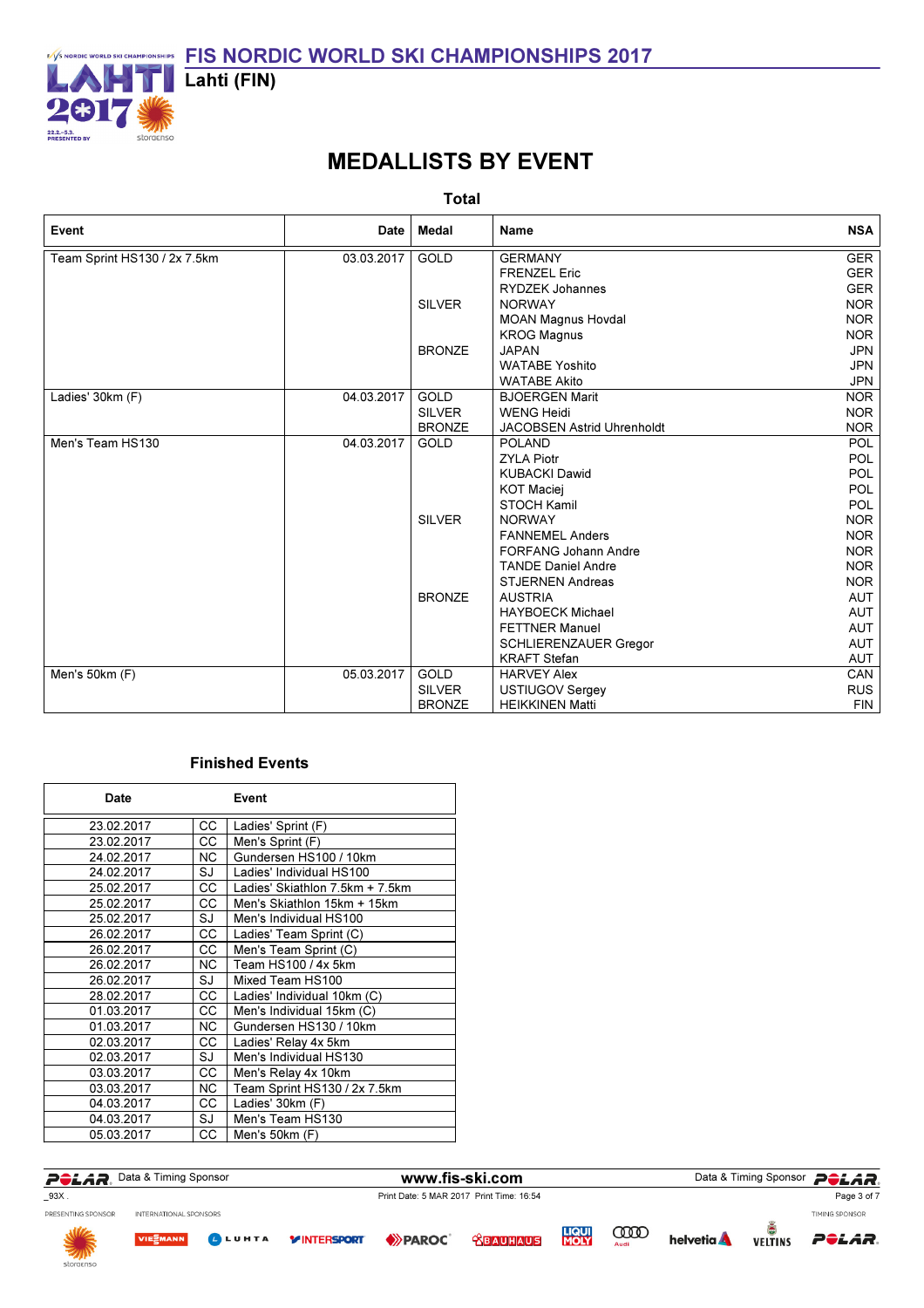

# MEDALLISTS BY EVENT

After 12 of 12 Events

Cross Country

| Event                           | Date       | Medal         | Name                          | <b>NSA</b> |
|---------------------------------|------------|---------------|-------------------------------|------------|
| Ladies' Sprint (F)              | 23.02.2017 | GOLD          | FALLA Maiken Caspersen        | <b>NOR</b> |
|                                 |            | <b>SILVER</b> | <b>DIGGINS Jessica</b>        | <b>USA</b> |
|                                 |            | <b>BRONZE</b> | RANDALL Kikkan                | <b>USA</b> |
| Men's Sprint (F)                | 23.02.2017 | <b>GOLD</b>   | PELLEGRINO Federico           | <b>ITA</b> |
|                                 |            | <b>SILVER</b> | USTIUGOV Sergey               | <b>RUS</b> |
|                                 |            | <b>BRONZE</b> | KLAEBO Johannes Hoesflot      | <b>NOR</b> |
| Ladies' Skiathlon 7.5km + 7.5km | 25.02.2017 | GOLD          | <b>BJOERGEN Marit</b>         | <b>NOR</b> |
|                                 |            | <b>SILVER</b> | PARMAKOSKI Krista             | <b>FIN</b> |
|                                 |            | <b>BRONZE</b> | <b>KALLA Charlotte</b>        | <b>SWE</b> |
| Men's Skiathlon 15km + 15km     | 25.02.2017 | GOLD          | USTIUGOV Sergey               | <b>RUS</b> |
|                                 |            | <b>SILVER</b> | <b>SUNDBY Martin Johnsrud</b> | <b>NOR</b> |
|                                 |            | <b>BRONZE</b> | KROGH Finn Haagen             | <b>NOR</b> |
| Ladies' Team Sprint (C)         | 26.02.2017 | GOLD          | <b>NORWAY</b>                 | <b>NOR</b> |
|                                 |            |               | WENG Heidi                    | <b>NOR</b> |
|                                 |            |               | FALLA Maiken Caspersen        | <b>NOR</b> |
|                                 |            | <b>SILVER</b> | <b>RUSSIAN FEDERATION</b>     | <b>RUS</b> |
|                                 |            |               | <b>BELORUKOVA Yulia</b>       | <b>RUS</b> |
|                                 |            |               | <b>MATVEEVA Natalia</b>       | <b>RUS</b> |
|                                 |            | <b>BRONZE</b> | UNITED STATES OF AMERICA      | <b>USA</b> |
|                                 |            |               | <b>BJORNSEN Sadie</b>         | <b>USA</b> |
|                                 |            |               | <b>DIGGINS Jessica</b>        | <b>USA</b> |
| Men's Team Sprint (C)           | 26.02.2017 | <b>GOLD</b>   | <b>RUSSIAN FEDERATION</b>     | <b>RUS</b> |
|                                 |            |               | KRIUKOV Nikita                | <b>RUS</b> |
|                                 |            |               | USTIUGOV Sergey               | <b>RUS</b> |
|                                 |            | <b>SILVER</b> | <b>ITALY</b>                  | <b>ITA</b> |
|                                 |            |               | <b>NOECKLER Dietmar</b>       | <b>ITA</b> |
|                                 |            |               | PELLEGRINO Federico           | <b>ITA</b> |
|                                 |            | <b>BRONZE</b> | <b>FINLAND</b>                | <b>FIN</b> |
|                                 |            |               | JAUHOJAERVI Sami              | <b>FIN</b> |
|                                 |            |               | NISKANEN livo                 | <b>FIN</b> |
| Ladies' Individual 10km (C)     | 28.02.2017 | GOLD          | <b>BJOERGEN Marit</b>         | <b>NOR</b> |
|                                 |            | <b>SILVER</b> | <b>KALLA Charlotte</b>        | SWE        |
|                                 |            | <b>BRONZE</b> | JACOBSEN Astrid Uhrenholdt    | <b>NOR</b> |
| Men's Individual 15km (C)       | 01.03.2017 | GOLD          | <b>NISKANEN livo</b>          | <b>FIN</b> |
|                                 |            | <b>SILVER</b> | <b>SUNDBY Martin Johnsrud</b> | NOR.       |
|                                 |            | <b>BRONZE</b> | <b>DYRHAUG Niklas</b>         | <b>NOR</b> |
| Ladies' Relay 4x 5km            | 02.03.2017 | GOLD          | <b>NORWAY</b>                 | <b>NOR</b> |
|                                 |            |               | FALLA Maiken Caspersen        | NOR.       |
|                                 |            |               | <b>WENG Heidi</b>             | <b>NOR</b> |
|                                 |            |               | JACOBSEN Astrid Uhrenholdt    | <b>NOR</b> |
|                                 |            |               | <b>BJOERGEN Marit</b>         | NOR.       |
|                                 |            | SILVER        | <b>SWEDEN</b>                 | <b>SWE</b> |
|                                 |            |               | <b>HAAG Anna</b>              | <b>SWE</b> |
|                                 |            |               | <b>KALLA Charlotte</b>        | SWE        |
|                                 |            |               | ANDERSSON Ebba                | SWE        |
|                                 |            |               | <b>NILSSON Stina</b>          | <b>SWE</b> |
|                                 |            | <b>BRONZE</b> | <b>FINLAND</b>                | <b>FIN</b> |
|                                 |            |               | <b>SAARINEN Aino-Kaisa</b>    | <b>FIN</b> |
|                                 |            |               | NISKANEN Kerttu               | FIN        |
|                                 |            |               | <b>MONONEN Laura</b>          | <b>FIN</b> |
|                                 |            |               | PARMAKOSKI Krista             | <b>FIN</b> |

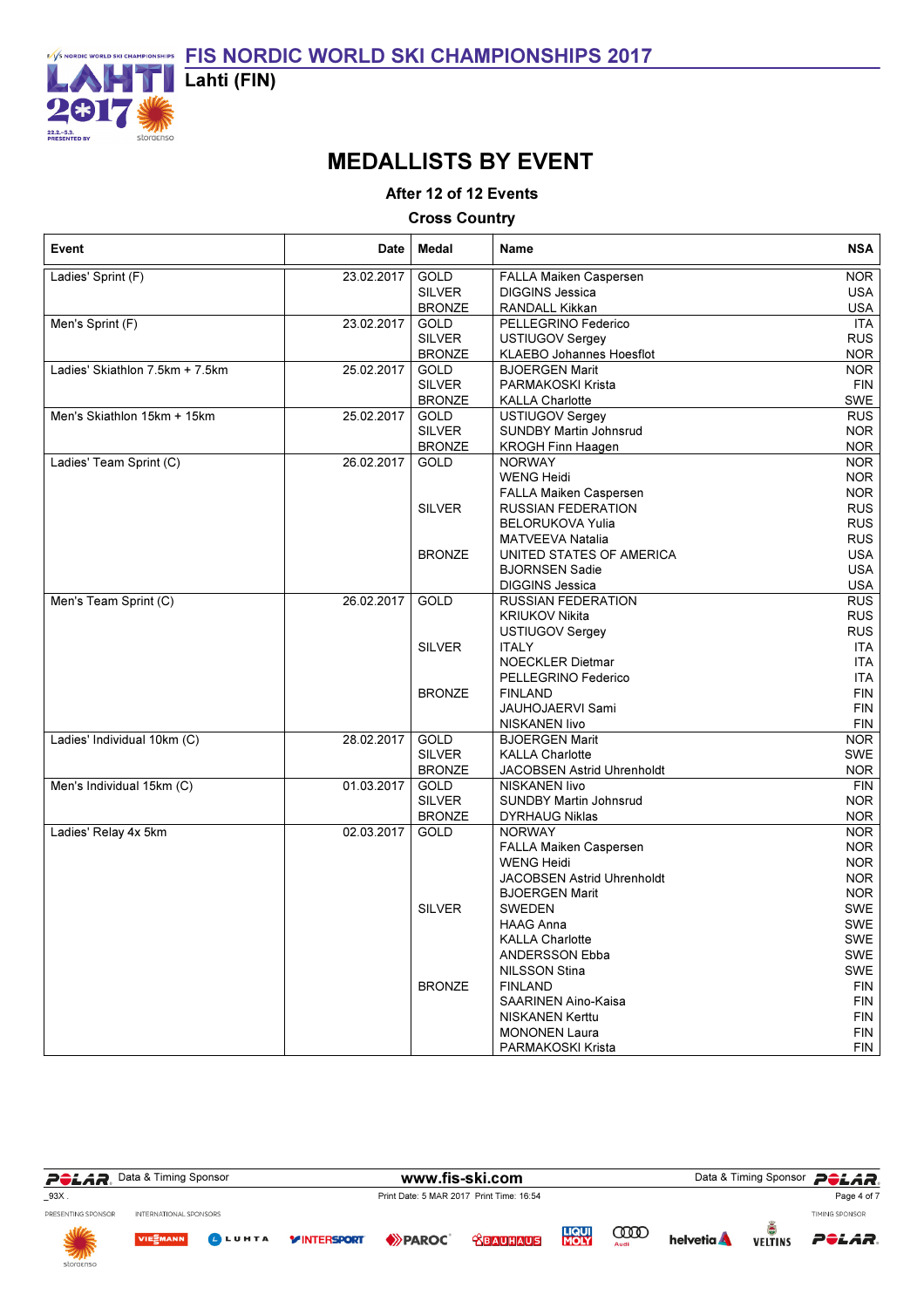

# MEDALLISTS BY EVENT

### Cross Country

| Event               | Date       | <b>Medal</b>  | <b>Name</b>                       | <b>NSA</b> |
|---------------------|------------|---------------|-----------------------------------|------------|
| Men's Relay 4x 10km | 03.03.2017 | <b>GOLD</b>   | <b>NORWAY</b>                     | <b>NOR</b> |
|                     |            |               | <b>TOENSETH Didrik</b>            | <b>NOR</b> |
|                     |            |               | <b>DYRHAUG Niklas</b>             | <b>NOR</b> |
|                     |            |               | <b>SUNDBY Martin Johnsrud</b>     | <b>NOR</b> |
|                     |            |               | <b>KROGH Finn Haagen</b>          | <b>NOR</b> |
|                     |            | <b>SILVER</b> | <b>RUSSIAN FEDERATION</b>         | <b>RUS</b> |
|                     |            |               | <b>LARKOV Andrey</b>              | <b>RUS</b> |
|                     |            |               | <b>BESSMERTNYKH Alexander</b>     | <b>RUS</b> |
|                     |            |               | <b>CHERVOTKIN Alexey</b>          | <b>RUS</b> |
|                     |            |               | USTIUGOV Sergey                   | <b>RUS</b> |
|                     |            | <b>BRONZE</b> | <b>SWEDEN</b>                     | <b>SWE</b> |
|                     |            |               | <b>RICKARDSSON Daniel</b>         | <b>SWE</b> |
|                     |            |               | OLSSON Johan                      | <b>SWE</b> |
|                     |            |               | <b>HELLNER Marcus</b>             | <b>SWE</b> |
|                     |            |               | <b>HALFVARSSON Calle</b>          | <b>SWE</b> |
| Ladies' 30km (F)    | 04.03.2017 | <b>GOLD</b>   | <b>BJOERGEN Marit</b>             | <b>NOR</b> |
|                     |            | <b>SILVER</b> | <b>WENG Heidi</b>                 | <b>NOR</b> |
|                     |            | <b>BRONZE</b> | <b>JACOBSEN Astrid Uhrenholdt</b> | <b>NOR</b> |
| Men's 50km (F)      | 05.03.2017 | <b>GOLD</b>   | <b>HARVEY Alex</b>                | <b>CAN</b> |
|                     |            | <b>SILVER</b> | USTIUGOV Sergey                   | <b>RUS</b> |
|                     |            | <b>BRONZE</b> | <b>HEIKKINEN Matti</b>            | <b>FIN</b> |

| Date       |     | Event                           |
|------------|-----|---------------------------------|
| 23.02.2017 | CС  | Ladies' Sprint (F)              |
| 23.02.2017 | СC  | Men's Sprint (F)                |
| 25.02.2017 | CC. | Ladies' Skiathlon 7.5km + 7.5km |
| 25.02.2017 | CC. | Men's Skiathlon 15km + 15km     |
| 26.02.2017 | CС  | Ladies' Team Sprint (C)         |
| 26.02.2017 | СC  | Men's Team Sprint (C)           |
| 28.02.2017 | CC. | Ladies' Individual 10km (C)     |
| 01.03.2017 | СC  | Men's Individual 15km (C)       |
| 02.03.2017 | CC. | Ladies' Relay 4x 5km            |
| 03.03.2017 | CС  | Men's Relay 4x 10km             |
| 04.03.2017 | CC. | Ladies' 30km (F)                |
| 05.03.2017 | CС  | Men's 50km (F)                  |

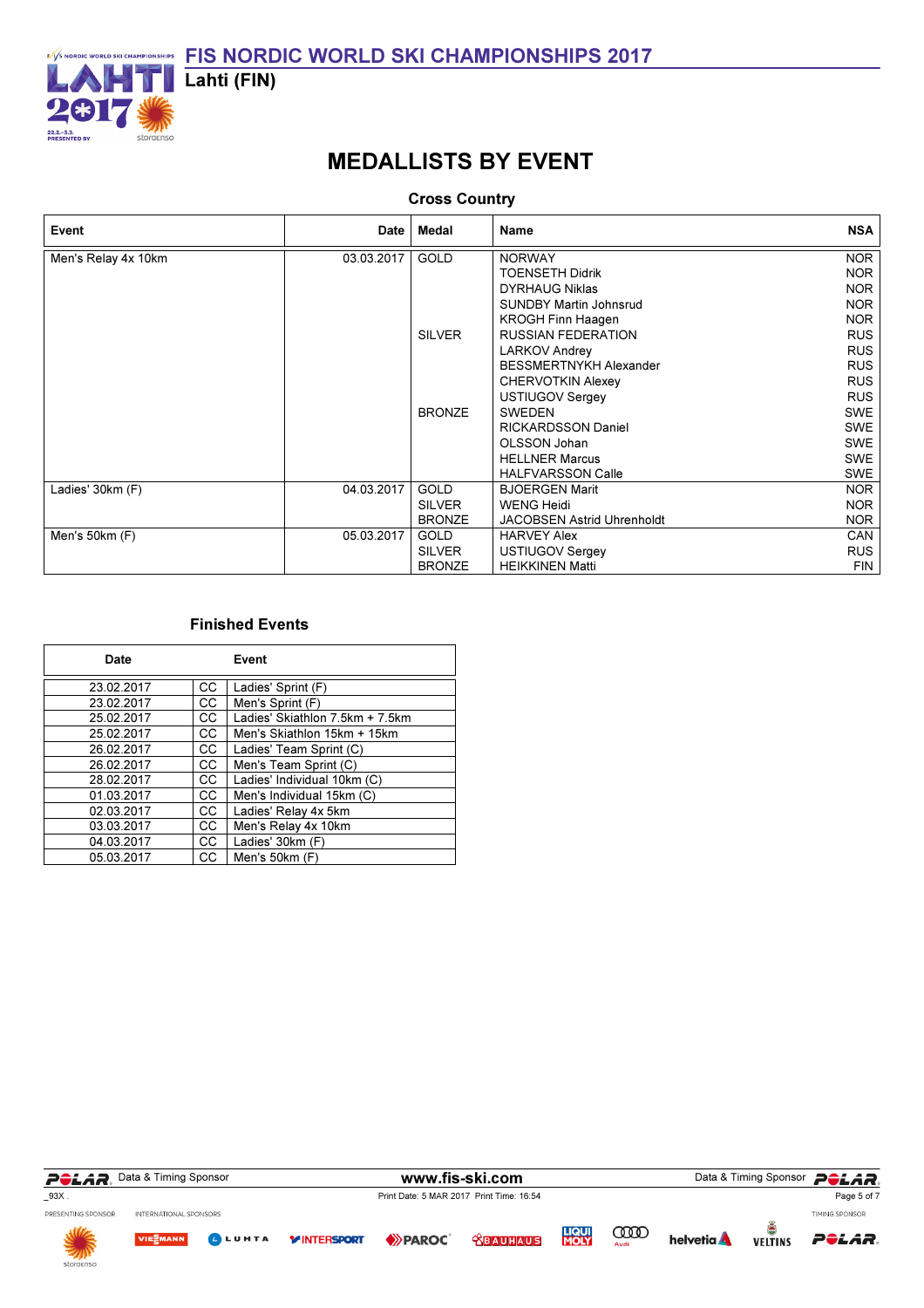

## MEDALLISTS BY EVENT

After 5 of 5 Events

Ski Jumping

| Event                    | Date $ $   | Medal         | Name                        | <b>NSA</b> |
|--------------------------|------------|---------------|-----------------------------|------------|
| Ladies' Individual HS100 | 24.02.2017 | GOLD          | <b>VOGT Carina</b>          | <b>GER</b> |
|                          |            | <b>SILVER</b> | <b>ITO Yuki</b>             | <b>JPN</b> |
|                          |            | <b>BRONZE</b> | <b>TAKANASHI Sara</b>       | <b>JPN</b> |
| Men's Individual HS100   | 25.02.2017 | <b>GOLD</b>   | <b>KRAFT Stefan</b>         | <b>AUT</b> |
|                          |            | <b>SILVER</b> | <b>WELLINGER Andreas</b>    | GER        |
|                          |            | <b>BRONZE</b> | <b>EISENBICHLER Markus</b>  | <b>GER</b> |
| Mixed Team HS100         | 26.02.2017 | GOLD          | <b>GERMANY</b>              | <b>GER</b> |
|                          |            |               | <b>VOGT Carina</b>          | GER        |
|                          |            |               | <b>EISENBICHLER Markus</b>  | <b>GER</b> |
|                          |            |               | <b>WUERTH Svenja</b>        | <b>GER</b> |
|                          |            |               | <b>WELLINGER Andreas</b>    | <b>GER</b> |
|                          |            | <b>SILVER</b> | <b>AUSTRIA</b>              | AUT        |
|                          |            |               | <b>IRASCHKO Daniela</b>     | AUT        |
|                          |            |               | <b>HAYBOECK Michael</b>     | AUT        |
|                          |            |               | SEIFRIEDSBERGER Jacqueline  | AUT        |
|                          |            |               | <b>KRAFT Stefan</b>         | AUT        |
|                          |            | <b>BRONZE</b> | <b>JAPAN</b>                | <b>JPN</b> |
|                          |            |               | <b>TAKANASHI Sara</b>       | <b>JPN</b> |
|                          |            |               | <b>TAKEUCHI Taku</b>        | <b>JPN</b> |
|                          |            |               | <b>ITO Yuki</b>             | <b>JPN</b> |
|                          |            |               | <b>ITO Daiki</b>            | <b>JPN</b> |
| Men's Individual HS130   | 02.03.2017 | <b>GOLD</b>   | <b>KRAFT</b> Stefan         | AUT        |
|                          |            | <b>SILVER</b> | <b>WELLINGER Andreas</b>    | <b>GER</b> |
|                          |            | <b>BRONZE</b> | <b>ZYLA Piotr</b>           | <b>POL</b> |
| Men's Team HS130         | 04.03.2017 | GOLD          | <b>POLAND</b>               | <b>POL</b> |
|                          |            |               | <b>ZYLA Piotr</b>           | <b>POL</b> |
|                          |            |               | <b>KUBACKI Dawid</b>        | <b>POL</b> |
|                          |            |               | <b>KOT Maciej</b>           | POL        |
|                          |            |               | <b>STOCH Kamil</b>          | <b>POL</b> |
|                          |            | <b>SILVER</b> | <b>NORWAY</b>               | <b>NOR</b> |
|                          |            |               | <b>FANNEMEL Anders</b>      | <b>NOR</b> |
|                          |            |               | <b>FORFANG Johann Andre</b> | <b>NOR</b> |
|                          |            |               | <b>TANDE Daniel Andre</b>   | <b>NOR</b> |
|                          |            |               | <b>STJERNEN Andreas</b>     | <b>NOR</b> |
|                          |            | <b>BRONZE</b> | <b>AUSTRIA</b>              | AUT        |
|                          |            |               | <b>HAYBOECK Michael</b>     | AUT        |
|                          |            |               | <b>FETTNER Manuel</b>       | AUT        |
|                          |            |               | SCHLIERENZAUER Gregor       | AUT        |
|                          |            |               | <b>KRAFT</b> Stefan         | AUT        |

| Date       |    | Event                    |
|------------|----|--------------------------|
| 24.02.2017 | SJ | Ladies' Individual HS100 |
| 25.02.2017 | SJ | Men's Individual HS100   |
| 26.02.2017 | SJ | Mixed Team HS100         |
| 02.03.2017 | SJ | Men's Individual HS130   |
| 04.03.2017 | SJ | Men's Team HS130         |

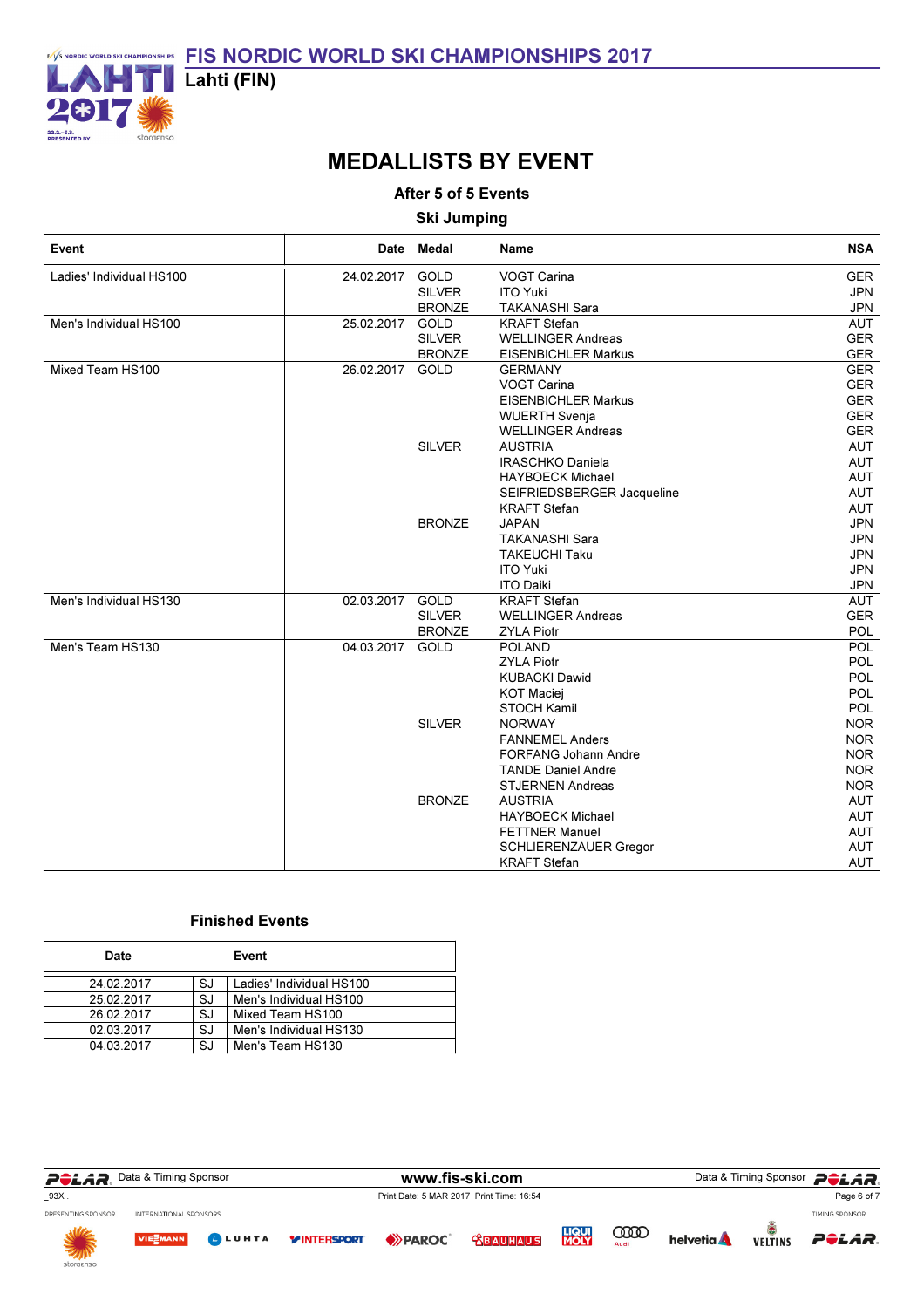

## MEDALLISTS BY EVENT

#### After 4 of 4 Events

#### Nordic Combined

| Event                        | Date       | Medal         | <b>Name</b>               | <b>NSA</b> |
|------------------------------|------------|---------------|---------------------------|------------|
| Gundersen HS100 / 10km       | 24.02.2017 | <b>GOLD</b>   | <b>RYDZEK Johannes</b>    | <b>GER</b> |
|                              |            | <b>SILVER</b> | <b>FRENZEL Eric</b>       | <b>GER</b> |
|                              |            | <b>BRONZE</b> | <b>KIRCHEISEN Bjoern</b>  | <b>GER</b> |
| Team HS100 / 4x 5km          | 26.02.2017 | <b>GOLD</b>   | <b>GERMANY</b>            | <b>GER</b> |
|                              |            |               | <b>KIRCHEISEN Bjoern</b>  | <b>GER</b> |
|                              |            |               | <b>FRENZEL Eric</b>       | <b>GER</b> |
|                              |            |               | RIESSLE Fabian            | <b>GER</b> |
|                              |            |               | <b>RYDZEK Johannes</b>    | <b>GER</b> |
|                              |            | <b>SILVER</b> | <b>NORWAY</b>             | <b>NOR</b> |
|                              |            |               | <b>MOAN Magnus Hovdal</b> | <b>NOR</b> |
|                              |            |               | <b>KOKSLIEN Mikko</b>     | <b>NOR</b> |
|                              |            |               | <b>KROG Magnus</b>        | <b>NOR</b> |
|                              |            |               | <b>GRAABAK Joergen</b>    | <b>NOR</b> |
|                              |            | <b>BRONZE</b> | <b>AUSTRIA</b>            | <b>AUT</b> |
|                              |            |               | <b>GRUBER Bernhard</b>    | AUT        |
|                              |            |               | <b>SEIDL Mario</b>        | AUT        |
|                              |            |               | <b>ORTER Philipp</b>      | <b>AUT</b> |
|                              |            |               | <b>GERSTGRASER Paul</b>   | AUT        |
| Gundersen HS130 / 10km       | 01.03.2017 | GOLD          | <b>RYDZEK Johannes</b>    | <b>GER</b> |
|                              |            | <b>SILVER</b> | <b>WATABE Akito</b>       | <b>JPN</b> |
|                              |            | <b>BRONZE</b> | <b>BRAUD Francois</b>     | <b>FRA</b> |
| Team Sprint HS130 / 2x 7.5km | 03.03.2017 | <b>GOLD</b>   | <b>GERMANY</b>            | <b>GER</b> |
|                              |            |               | <b>FRENZEL Eric</b>       | <b>GER</b> |
|                              |            |               | <b>RYDZEK Johannes</b>    | <b>GER</b> |
|                              |            | <b>SILVER</b> | <b>NORWAY</b>             | <b>NOR</b> |
|                              |            |               | <b>MOAN Magnus Hovdal</b> | <b>NOR</b> |
|                              |            |               | <b>KROG Magnus</b>        | <b>NOR</b> |
|                              |            | <b>BRONZE</b> | <b>JAPAN</b>              | <b>JPN</b> |
|                              |            |               | <b>WATABE Yoshito</b>     | <b>JPN</b> |
|                              |            |               | <b>WATABE Akito</b>       | <b>JPN</b> |

| Date       |     | Event                        |
|------------|-----|------------------------------|
| 24.02.2017 | NC. | Gundersen HS100 / 10km       |
| 26.02.2017 | NC. | Team HS100 / 4x 5km          |
| 01.03.2017 | NC. | Gundersen HS130 / 10km       |
| 03.03.2017 | NC. | Team Sprint HS130 / 2x 7.5km |

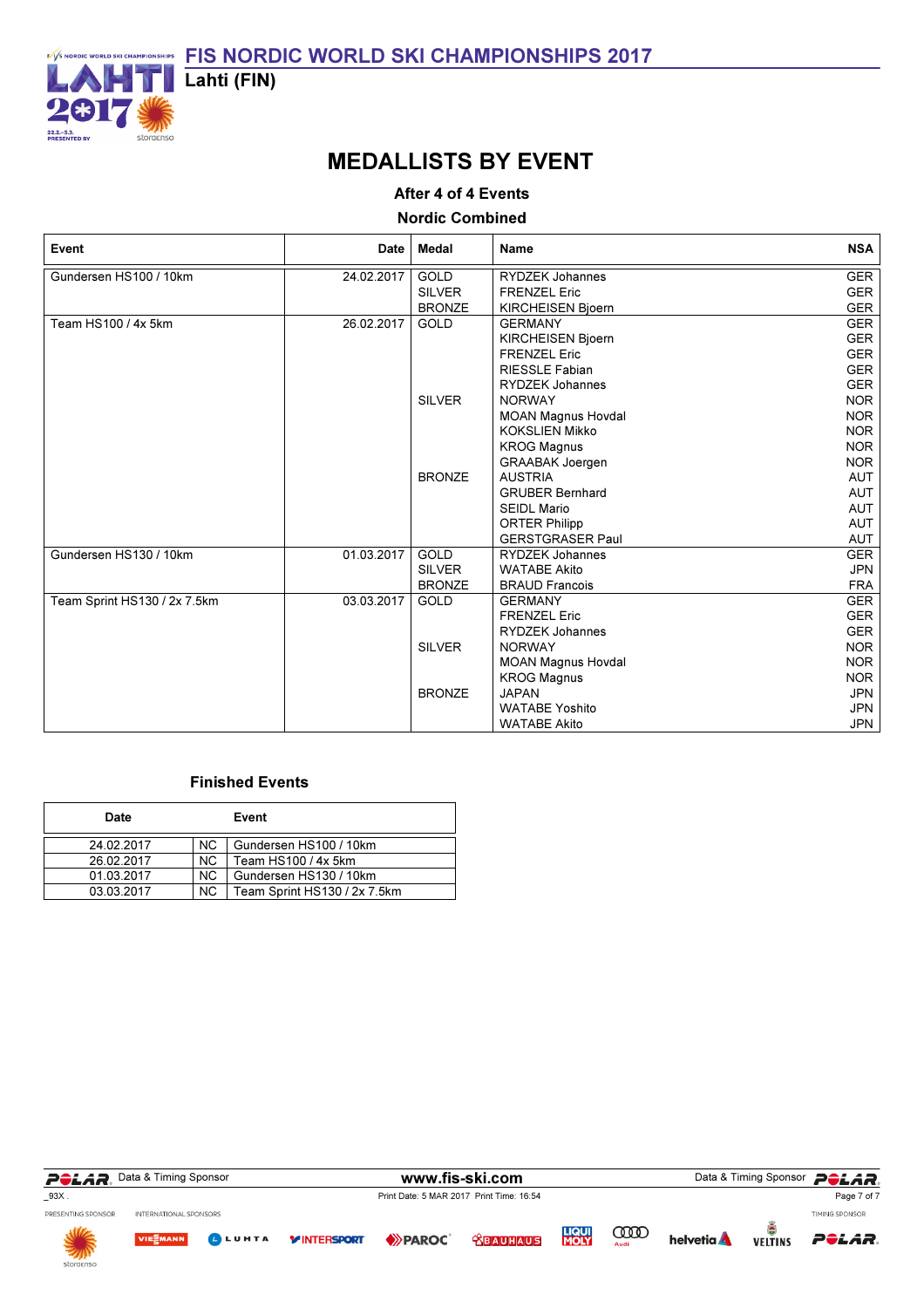

### MEDALLISTS

After 21 of 21 Events

Total

| Rank | Name                              | <b>NSA</b> | Gender | Gold           | Silver       | <b>Bronze</b> | Total          | Rank by<br>Total  |
|------|-----------------------------------|------------|--------|----------------|--------------|---------------|----------------|-------------------|
| 1    | <b>RYDZEK Johannes</b>            | <b>GER</b> | M      | 4              |              |               | 4              | $\overline{2}$    |
| 1    | <b>BJOERGEN Marit</b>             | <b>NOR</b> | L      | 4              |              |               | 4              | 2                 |
| 3    | <b>FALLA Maiken Caspersen</b>     | <b>NOR</b> | L      | 3              |              |               | 3              | 5                 |
| 4    | <b>USTIUGOV Sergey</b>            | <b>RUS</b> | М      | 2              | 3            |               | 5              | $\mathbf{1}$      |
| 5    | <b>KRAFT Stefan</b>               | AUT        | M      | $\overline{2}$ | 1            | 1             | 4              | $\overline{2}$    |
| 6    | <b>FRENZEL Eric</b>               | <b>GER</b> | М      | 2              | 1            |               | 3              | 5                 |
| 6    | <b>WENG Heidi</b>                 | <b>NOR</b> | L      | 2              | 1            |               | 3              | 5                 |
| 8    | <b>VOGT Carina</b>                | <b>GER</b> | L      | 2              |              |               | 2              | 12                |
| 9    | <b>SUNDBY Martin Johnsrud</b>     | <b>NOR</b> | М      | 1              | 2            |               | 3              | 5                 |
| 9    | <b>WELLINGER Andreas</b>          | GER        | M      | 1              | 2            |               | 3              | 5                 |
| 11   | <b>PELLEGRINO Federico</b>        | <b>ITA</b> | М      | 1              | 1            |               | 2              | $12 \overline{ }$ |
| 12   | <b>JACOBSEN Astrid Uhrenholdt</b> | <b>NOR</b> | Г      | 1              |              | 2             | 3              | 5                 |
| 13   | <b>KIRCHEISEN Bjoern</b>          | <b>GER</b> | М      | 1              |              | $\mathbf{1}$  | 2              | 12                |
| 13   | <b>KROGH Finn Haagen</b>          | <b>NOR</b> | М      | 1              |              | 1             | 2              | 12                |
| 13   | <b>EISENBICHLER Markus</b>        | GER        | M      | 1              |              | $\mathbf{1}$  | 2              | 12                |
| 13   | <b>NISKANEN livo</b>              | <b>FIN</b> | М      | 1              |              | 1             | 2              | 12                |
| 13   | <b>DYRHAUG Niklas</b>             | <b>NOR</b> | М      | 1              |              | 1             | 2              | 12                |
| 13   | <b>ZYLA Piotr</b>                 | <b>POL</b> | М      | 1              |              | $\mathbf{1}$  | 2              | 12                |
| 19   | <b>WUERTH Svenja</b>              | <b>GER</b> | Г      | 1              |              |               | 1              | 28                |
| 19   | <b>KRIUKOV Nikita</b>             | <b>RUS</b> | М      | 1              |              |               | 1              | 28                |
| 19   | <b>RIESSLE Fabian</b>             | GER        | М      | 1              |              |               | 1              | 28                |
| 19   | <b>TOENSETH Didrik</b>            | <b>NOR</b> | м      | 1              |              |               | 1              | 28                |
| 19   | <b>KUBACKI Dawid</b>              | <b>POL</b> | M      | 1              |              |               | 1              | 28                |
| 19   | <b>KOT Maciej</b>                 | POL        | М      | $\mathbf{1}$   |              |               | 1              | 28                |
| 19   | <b>STOCH Kamil</b>                | POL        | М      | 1              |              |               | 1              | 28                |
| 19   | <b>HARVEY Alex</b>                | CAN        | М      | 1              |              |               | 1              | 28                |
| 27   | <b>KALLA Charlotte</b>            | SWE        | L      |                | 2            | 1             | 3              | 5                 |
| 28   | <b>MOAN Magnus Hovdal</b>         | <b>NOR</b> | М      |                | 2            |               | 2              | 12                |
| 28   | <b>KROG Magnus</b>                | <b>NOR</b> | М      |                | 2            |               | 2              | 12                |
| 30   | <b>HAYBOECK Michael</b>           | AUT        | M      |                | 1            | 1             | 2              | 12                |
| 30   | <b>WATABE Akito</b>               | <b>JPN</b> | м      |                | 1            | $\mathbf{1}$  | $\overline{2}$ | 12                |
| 30   | <b>DIGGINS Jessica</b>            | <b>USA</b> | L      |                | 1            | $\mathbf{1}$  | 2              | 12                |
| 30   | <b>ITO Yuki</b>                   | <b>JPN</b> | L      |                | 1            | $\mathbf{1}$  | 2              | 12                |
| 30   | <b>PARMAKOSKI Krista</b>          | <b>FIN</b> | Г      |                | $\mathbf{1}$ | $\mathbf{1}$  | $\overline{2}$ | 12                |
| 35   | <b>IRASCHKO Daniela</b>           | AUT        | L      |                | 1            |               | 1              | 28                |
| 35   | SEIFRIEDSBERGER Jacqueline        | AUT        | L      |                | 1            |               | 1              | 28                |
| 35   | <b>NOECKLER Dietmar</b>           | <b>ITA</b> | М      |                | 1            |               | 1              | 28                |
| 35   | <b>KOKSLIEN Mikko</b>             | <b>NOR</b> | М      |                | 1            |               | 1              | 28                |
| 35   | <b>GRAABAK Joergen</b>            | <b>NOR</b> | M      |                | 1            |               | 1              | 28                |

POLAR. Data & Timing Sponsor **Dollars and The Sponsor POLAR**.

INTERNATIONAL SPONSORS

\_92X . Print Date: 5 MAR 2017 Print Time: 16:54

Page 1 of 5

PRESENTING SPONSOR



**LIQUI**<br>MOLY **<u> CBAUHAUS</u>** 

**COOD** 

**helvetia** 



TIMING SPONSOR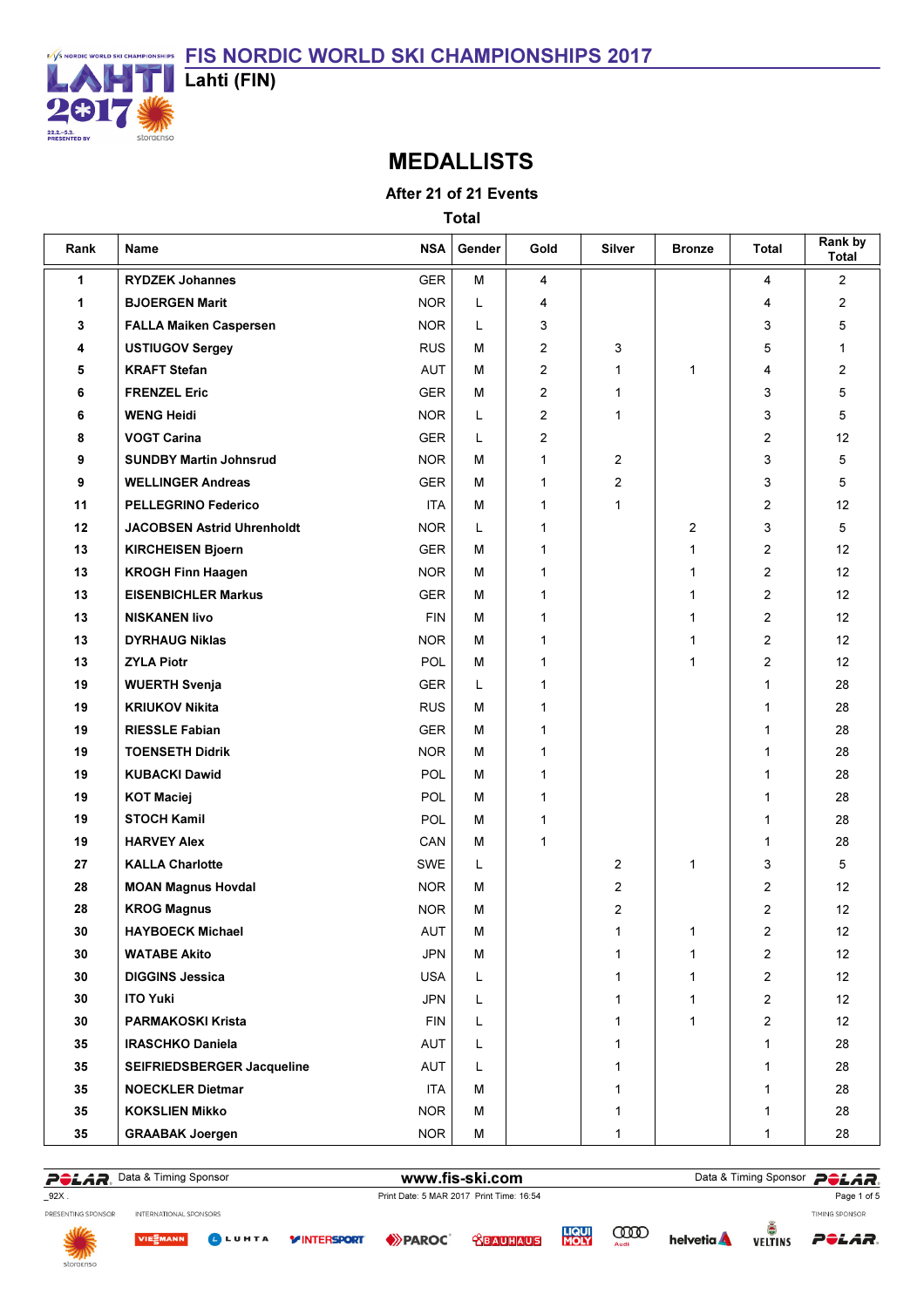

# MEDALLISTS

| Rank | Name                            | <b>NSA</b>  | Gender | Gold | <b>Silver</b> | <b>Bronze</b> | Total | Rank by<br>Total |
|------|---------------------------------|-------------|--------|------|---------------|---------------|-------|------------------|
| 35   | <b>LARKOV Andrey</b>            | <b>RUS</b>  | M      |      | 1             |               | 1     | 28               |
| 35   | <b>BESSMERTNYKH Alexander</b>   | <b>RUS</b>  | M      |      | 1             |               | 1     | 28               |
| 35   | <b>CHERVOTKIN Alexey</b>        | <b>RUS</b>  | м      |      | 1             |               | 1     | 28               |
| 35   | <b>FANNEMEL Anders</b>          | <b>NOR</b>  | м      |      | 1             |               | 1     | 28               |
| 35   | <b>FORFANG Johann Andre</b>     | <b>NOR</b>  | м      |      | 1             |               | 1     | 28               |
| 35   | <b>TANDE Daniel Andre</b>       | <b>NOR</b>  | M      |      | 1             |               | 1     | 28               |
| 35   | <b>STJERNEN Andreas</b>         | <b>NOR</b>  | м      |      | 1             |               | 1     | 28               |
| 35   | <b>BELORUKOVA Yulia</b>         | <b>RUS</b>  | Г      |      | 1             |               | 1     | 28               |
| 35   | <b>MATVEEVA Natalia</b>         | <b>RUS</b>  | L      |      | 1             |               | 1     | 28               |
| 35   | <b>HAAG Anna</b>                | SWE         | L      |      | 1             |               | 1     | 28               |
| 35   | <b>ANDERSSON Ebba</b>           | SWE         | L      |      | 1             |               | 1     | 28               |
| 35   | <b>NILSSON Stina</b>            | SWE         | L      |      | 1             |               | 1     | 28               |
| 52   | <b>TAKANASHI Sara</b>           | <b>JPN</b>  | L      |      |               | 2             | 2     | 12               |
| 53   | <b>KLAEBO Johannes Hoesflot</b> | <b>NOR</b>  | м      |      |               | 1             | 1     | 28               |
| 53   | JAUHOJAERVI Sami                | <b>FIN</b>  | м      |      |               | 1             | 1     | 28               |
| 53   | <b>GRUBER Bernhard</b>          | <b>AUT</b>  | м      |      |               | 1             | 1     | 28               |
| 53   | <b>SEIDL Mario</b>              | AUT         | м      |      |               | 1             | 1     | 28               |
| 53   | <b>ORTER Philipp</b>            | <b>AUT</b>  | м      |      |               | 1             | 1     | 28               |
| 53   | <b>GERSTGRASER Paul</b>         | AUT         | м      |      |               | $\mathbf{1}$  | 1     | 28               |
| 53   | <b>TAKEUCHI Taku</b>            | <b>JPN</b>  | м      |      |               | 1             | 1     | 28               |
| 53   | <b>ITO Daiki</b>                | <b>JPN</b>  | м      |      |               | $\mathbf{1}$  | 1     | 28               |
| 53   | <b>BRAUD Francois</b>           | <b>FRA</b>  | M      |      |               | $\mathbf{1}$  | 1     | 28               |
| 53   | <b>RICKARDSSON Daniel</b>       | SWE         | м      |      |               | 1             | 1     | 28               |
| 53   | <b>OLSSON Johan</b>             | SWE         | M      |      |               | 1             | 1     | 28               |
| 53   | <b>HELLNER Marcus</b>           | SWE         | м      |      |               | $\mathbf{1}$  | 1     | 28               |
| 53   | <b>HALFVARSSON Calle</b>        | SWE         | м      |      |               | $\mathbf{1}$  | 1     | 28               |
| 53   | <b>WATABE Yoshito</b>           | <b>JPN</b>  | м      |      |               | $\mathbf{1}$  | 1     | 28               |
| 53   | <b>FETTNER Manuel</b>           | AUT         | м      |      |               | 1             | 1     | 28               |
| 53   | <b>SCHLIERENZAUER Gregor</b>    | <b>AUT</b>  | м      |      |               | 1             | 1     | 28               |
| 53   | <b>HEIKKINEN Matti</b>          | ${\sf FIN}$ | М      |      |               | 1             | 1     | 28               |
| 53   | <b>RANDALL Kikkan</b>           | <b>USA</b>  | L      |      |               | 1             | 1     | 28               |
| 53   | <b>BJORNSEN Sadie</b>           | <b>USA</b>  | L      |      |               | $\mathbf{1}$  | 1     | 28               |
| 53   | <b>SAARINEN Aino-Kaisa</b>      | <b>FIN</b>  | L      |      |               | 1             | 1     | 28               |
| 53   | <b>NISKANEN Kerttu</b>          | <b>FIN</b>  | Г      |      |               | $\mathbf{1}$  | 1     | 28               |
| 53   | <b>MONONEN Laura</b>            | <b>FIN</b>  | L      |      |               | 1             | 1     | 28               |

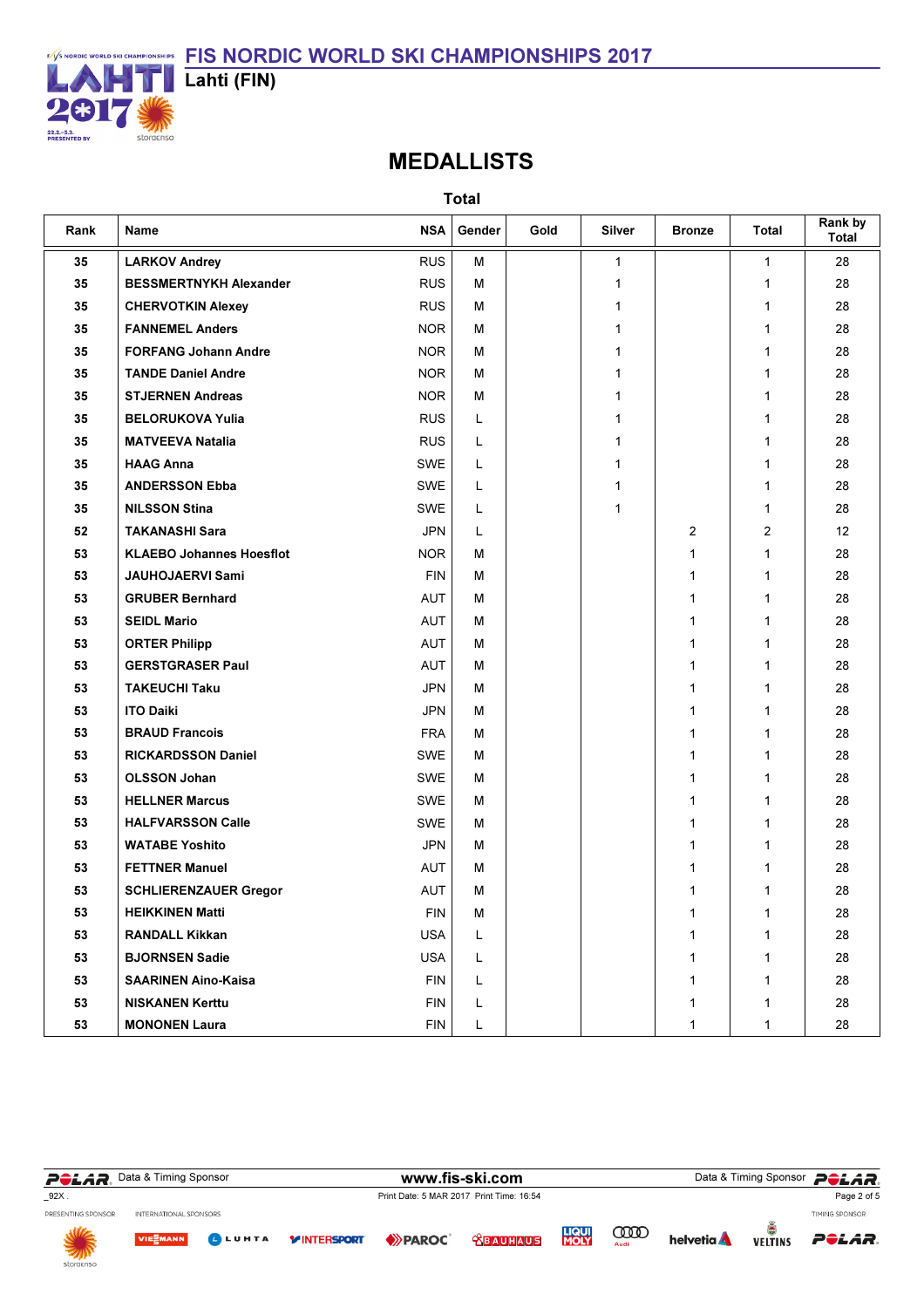

### MEDALLISTS

### After 21 of 21 Events

Ladies

| Rank           | <b>Name</b>                       | <b>NSA</b> | Gold           | <b>Silver</b>  | <b>Bronze</b>  | <b>Total</b>   | Rank by<br><b>Total</b> |
|----------------|-----------------------------------|------------|----------------|----------------|----------------|----------------|-------------------------|
| $\mathbf{1}$   | <b>BJOERGEN Marit</b>             | <b>NOR</b> | 4              |                |                | 4              | 1                       |
| $\mathbf{2}$   | <b>FALLA Maiken Caspersen</b>     | <b>NOR</b> | 3              |                |                | 3              | 2                       |
| 3              | <b>WENG Heidi</b>                 | <b>NOR</b> | $\overline{2}$ | 1              |                | 3              | 2                       |
| 4              | <b>VOGT Carina</b>                | <b>GER</b> | $\overline{2}$ |                |                | $\overline{2}$ | 6                       |
| 5              | <b>JACOBSEN Astrid Uhrenholdt</b> | <b>NOR</b> | 1              |                | $\overline{2}$ | 3              | $\overline{c}$          |
| 1              | <b>WUERTH Svenja</b>              | <b>GER</b> | 1              |                |                | 1              |                         |
| 6              | <b>KALLA Charlotte</b>            | <b>SWE</b> |                | $\overline{2}$ | 1              | 3              | $\overline{c}$          |
| $\overline{7}$ | <b>DIGGINS Jessica</b>            | <b>USA</b> |                | 1              | 1              | $\overline{2}$ | 6                       |
| $\overline{7}$ | <b>ITO Yuki</b>                   | <b>JPN</b> |                | 1              | 1              | $\overline{2}$ | 6                       |
| $\overline{7}$ | <b>PARMAKOSKI Krista</b>          | <b>FIN</b> |                | 1              | 1              | $\overline{2}$ | 6                       |
| $\mathbf{2}$   | <b>IRASCHKO Daniela</b>           | <b>AUT</b> |                | 1              |                | 1              |                         |
| $\mathbf{2}$   | SEIFRIEDSBERGER Jacqueline        | AUT        |                | 1              |                | 1              |                         |
| 10             | <b>BELORUKOVA Yulia</b>           | <b>RUS</b> |                | 1              |                |                | 11                      |
| 10             | <b>MATVEEVA Natalia</b>           | <b>RUS</b> |                | $\mathbf{1}$   |                |                | 11                      |
| 10             | <b>HAAG Anna</b>                  | SWE        |                | 1              |                |                | 11                      |
| 10             | <b>ANDERSSON Ebba</b>             | SWE        |                | $\mathbf{1}$   |                |                | 11                      |
| 10             | <b>NILSSON Stina</b>              | SWE        |                | $\mathbf{1}$   |                | 1              | 11                      |
| 15             | <b>TAKANASHI Sara</b>             | <b>JPN</b> |                |                | 2              | $\overline{2}$ | 6                       |
| 16             | <b>RANDALL Kikkan</b>             | <b>USA</b> |                |                |                | 1              | 11                      |
| 16             | <b>BJORNSEN Sadie</b>             | <b>USA</b> |                |                |                | 1              | 11                      |
| 16             | <b>SAARINEN Aino-Kaisa</b>        | <b>FIN</b> |                |                |                | 1              | 11                      |
| 16             | <b>NISKANEN Kerttu</b>            | <b>FIN</b> |                |                |                | 1              | 11                      |
| 16             | <b>MONONEN Laura</b>              | <b>FIN</b> |                |                |                | 1              | 11                      |

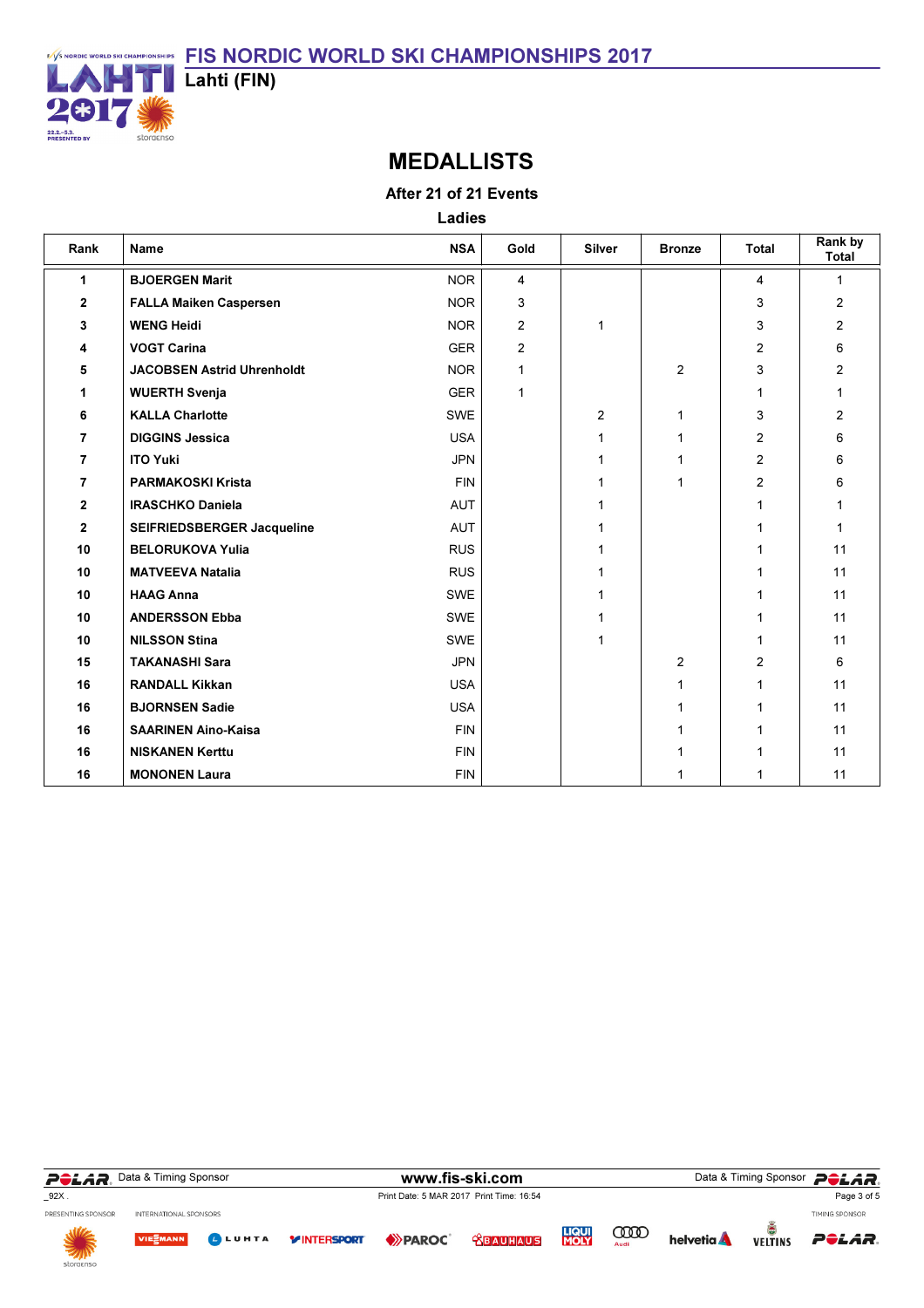

### MEDALLISTS

After 21 of 21 Events

Men

| Rank         | Name                            | <b>NSA</b> | Gold           | <b>Silver</b>  | <b>Bronze</b> | <b>Total</b>   | Rank by<br><b>Total</b> |
|--------------|---------------------------------|------------|----------------|----------------|---------------|----------------|-------------------------|
| 1            | <b>RYDZEK Johannes</b>          | <b>GER</b> | 4              |                |               | 4              | $\overline{2}$          |
| $\mathbf{2}$ | <b>USTIUGOV Sergey</b>          | <b>RUS</b> | $\overline{2}$ | 3              |               | 5              | $\mathbf{1}$            |
| 3            | <b>KRAFT Stefan</b>             | <b>AUT</b> | $\overline{2}$ | 1              | 1             | 4              | 2                       |
| 4            | <b>FRENZEL Eric</b>             | <b>GER</b> | $\overline{2}$ | 1              |               | 3              | 4                       |
| 5            | <b>SUNDBY Martin Johnsrud</b>   | <b>NOR</b> | 1              | $\overline{2}$ |               | 3              | 4                       |
| 5            | <b>WELLINGER Andreas</b>        | <b>GER</b> | 1              | $\mathbf{2}$   |               | 3              | 4                       |
| 7            | <b>PELLEGRINO Federico</b>      | <b>ITA</b> | 1              | 1              |               | 2              | $\overline{7}$          |
| 8            | <b>KIRCHEISEN Bjoern</b>        | <b>GER</b> | 1              |                | 1             | 2              | $\overline{7}$          |
| 8            | <b>KROGH Finn Haagen</b>        | <b>NOR</b> | 1              |                | $\mathbf{1}$  | 2              | $\overline{7}$          |
| 8            | <b>EISENBICHLER Markus</b>      | <b>GER</b> | 1              |                | 1             | $\overline{2}$ | $\overline{7}$          |
| 8            | <b>NISKANEN livo</b>            | <b>FIN</b> | 1              |                | $\mathbf{1}$  | $\overline{2}$ | $\overline{7}$          |
| 8            | <b>DYRHAUG Niklas</b>           | <b>NOR</b> | 1              |                | 1             | $\overline{2}$ | $\overline{7}$          |
| 8            | <b>ZYLA Piotr</b>               | <b>POL</b> | 1              |                | 1             | 2              | $\overline{7}$          |
| 14           | <b>KRIUKOV Nikita</b>           | <b>RUS</b> | 1              |                |               | $\mathbf 1$    | 18                      |
| 14           | <b>RIESSLE Fabian</b>           | <b>GER</b> | 1              |                |               | 1              | 18                      |
| 14           | <b>TOENSETH Didrik</b>          | <b>NOR</b> | 1              |                |               | 1              | 18                      |
| 14           | <b>KUBACKI Dawid</b>            | POL        | 1              |                |               | 1              | 18                      |
| 14           | <b>KOT Maciej</b>               | POL        | 1              |                |               | 1              | 18                      |
| 14           | <b>STOCH Kamil</b>              | POL        | 1              |                |               | 1              | 18                      |
| 14           | <b>HARVEY Alex</b>              | CAN        | 1              |                |               | 1              | 18                      |
| 21           | <b>MOAN Magnus Hovdal</b>       | <b>NOR</b> |                | 2              |               | 2              | $\overline{7}$          |
| 21           | <b>KROG Magnus</b>              | <b>NOR</b> |                | 2              |               | 2              | $\overline{7}$          |
| 23           | <b>HAYBOECK Michael</b>         | <b>AUT</b> |                | 1              | 1             | 2              | $\overline{7}$          |
| 23           | <b>WATABE Akito</b>             | <b>JPN</b> |                | $\mathbf{1}$   | 1             | 2              | $\overline{7}$          |
| 25           | <b>NOECKLER Dietmar</b>         | <b>ITA</b> |                | 1              |               | $\mathbf 1$    | 18                      |
| 25           | <b>KOKSLIEN Mikko</b>           | <b>NOR</b> |                | 1              |               | 1              | 18                      |
| 25           | <b>GRAABAK Joergen</b>          | <b>NOR</b> |                | 1              |               | 1              | 18                      |
| 25           | <b>LARKOV Andrey</b>            | <b>RUS</b> |                | 1              |               | 1              | 18                      |
| 25           | <b>BESSMERTNYKH Alexander</b>   | <b>RUS</b> |                | 1              |               | 1              | 18                      |
| ${\bf 25}$   | <b>CHERVOTKIN Alexey</b>        | <b>RUS</b> |                | 1              |               | 1              | $18\,$                  |
| 25           | <b>FANNEMEL Anders</b>          | <b>NOR</b> |                | $\mathbf{1}$   |               | $\mathbf 1$    | 18                      |
| 25           | <b>FORFANG Johann Andre</b>     | <b>NOR</b> |                | 1              |               | 1              | 18                      |
| 25           | <b>TANDE Daniel Andre</b>       | <b>NOR</b> |                | $\mathbf{1}$   |               | 1              | 18                      |
| 25           | <b>STJERNEN Andreas</b>         | <b>NOR</b> |                | $\mathbf{1}$   |               | 1              | 18                      |
| 35           | <b>KLAEBO Johannes Hoesflot</b> | <b>NOR</b> |                |                | 1             | 1              | 18                      |
| 35           | JAUHOJAERVI Sami                | <b>FIN</b> |                |                | 1             | 1              | 18                      |
| 35           | <b>GRUBER Bernhard</b>          | AUT        |                |                | 1             | 1              | 18                      |
| 35           | <b>SEIDL Mario</b>              | AUT        |                |                | 1             | 1              | 18                      |
| 35           | <b>ORTER Philipp</b>            | AUT        |                |                | $\mathbf{1}$  | 1              | 18                      |

POLAR. Data & Timing Sponsor **Dollars and The Sponsor POLAR**.

Page 4 of 5



INTERNATIONAL SPONSORS

VIESMANN LUHTA

**EXPARCE YINTERSPORT** 

**LIQUI**<br>MOLY **<u> CBAUHAUS</u>** 

**COOD** 

**helvetia** 

ĕ POLAR. **VELTINS** 

TIMING SPONSOR